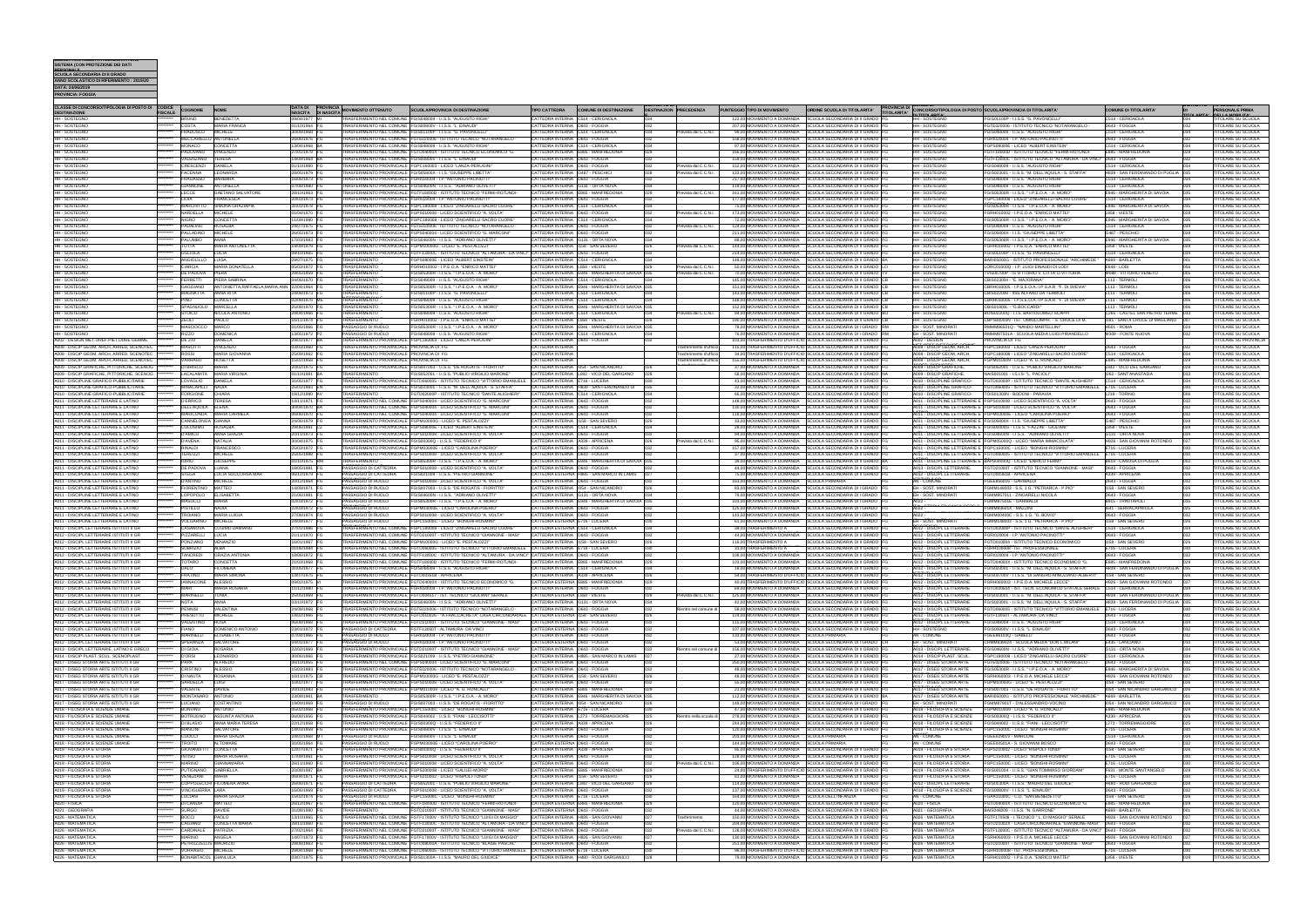| CLASSE DI CONCORSO/TIPOLOGIA DI POSTO DI CODICE<br><b>DESTINAZIONE</b>                   | <b>FISCALE</b> | <b>COGNOME</b>                                 | <b>NOME</b>                               | <b>NASCITA</b>                 | <b>DATA DI PROVINCIA</b><br><b>DI NASCITA</b> | <b>MOVIMENTO OTTENUTO</b>                                                              | <b>SCUOLA/PROVINCIA DI DESTINAZIONE</b>                                                                                                                                                                                     | <b>TIPO CATTEDRA</b>                                                 | <b>COMUNE DI DESTINAZIONE</b>                                                                  | <b>DESTINAZION PRECEDENZA</b>                               | PUNTEGGIO TIPO DI MOVIMENTO                     | ORDINE SCUOLA DI TITOLARITA'                                                                                                       | PROVINCIA DI CONCORSO/TIPOLOGIA DI POSTO SCUOLA/PROVINCIA DI TITOLARITA'<br>N TITOL ARITA!                     |                                                                                                                                                                           | <b>COMUNE DI TITOLARITA'</b>                                   |            | <b>PERSONALE PRIMA</b>                                       |
|------------------------------------------------------------------------------------------|----------------|------------------------------------------------|-------------------------------------------|--------------------------------|-----------------------------------------------|----------------------------------------------------------------------------------------|-----------------------------------------------------------------------------------------------------------------------------------------------------------------------------------------------------------------------------|----------------------------------------------------------------------|------------------------------------------------------------------------------------------------|-------------------------------------------------------------|-------------------------------------------------|------------------------------------------------------------------------------------------------------------------------------------|----------------------------------------------------------------------------------------------------------------|---------------------------------------------------------------------------------------------------------------------------------------------------------------------------|----------------------------------------------------------------|------------|--------------------------------------------------------------|
| A026 - MATEMATICA<br>A026 - MATEMATICA                                                   |                | D'ANTONIO LOREDANA                             | CAPODILUPO GIUSEPPE NICOLA                | 02/02/1953 FG<br>10/12/1975 NA |                                               |                                                                                        | TRASFERIMENTO PROVINCIALE FGRH060003 - I.P.E.O.A. MICHELE LECCE'<br>TRASFERIMENTO PROVINCIALE FGTD21002X - CASA CIRCONDARIALE "GIANNONE-MASI" CATTEDRA ESTERNA D643 - FOGGIA                                                |                                                                      | CATTEDRA INTERNA H926 - SAN GIOVANNI                                                           | 027                                                         |                                                 | 204.00 MOVIMENTO A DOMANDA SCUOLA SECONDARIA DI II GRADO FG<br>79,00 MOVIMENTO A DOMANDA SCUOLA SECONDARIA DI II GRADO FG          | A026 - MATEMATICA<br>A026 - MATEMATICA                                                                         | FGTF18050V - I.TECNICO "FERMI-EUCLIDE" SERALE<br>FGIS023001 - I.I.S.S. 'M. DELL'AQUILA - S. STAFFA"                                                                       | E885 - MANFREDONIA<br>H839 - SAN FERDINANDO DI PUGLIA 035      |            | <b>TITOLARE SU SCUOLA</b><br><b>ITOLARE SU SCUOLA</b>        |
| A026 - MATEMATICA<br>A026 - MATEMATICA                                                   |                | FARIELLO LOREDANA<br>PADOVANO MARCO            |                                           | 18/12/1974 FG<br>24/04/1977 FG |                                               |                                                                                        | TRASFERIMENTO PROVINCIALE FGRI020004 - I.P. "ANTONIO PACINOTTI<br>TRASFERIMENTO PROVINCIALE FGRH060003 - I.P.E.O.A. MICHELE LECCE*                                                                                          | CATTEDRA INTERNA D643 - FOGGIA                                       | CATTEDRA INTERNA H926 - SAN GIOVANNI                                                           | 1027                                                        |                                                 | 69,00 MOVIMENTO A DOMANDA SCUOLA SECONDARIA DI II GRADO FG<br>19.00 MOVIMENTO A DOMANDA SCUOLA SECONDARIA DI II GRADO FG           | A026 - MATEMATICA<br>A026 - MATEMATICA                                                                         | FGIS023001 - I.I.S.S. "M. DELL'AQUILA - S. STAFFA"<br>FGIS01100P - I.I.S.S. "G. PAVONCELLI"                                                                               | H839 - SAN FERDINANDO DI PUGLIA 035<br>C514 - CERIGNOLA        | 034        | <b>TTOLARE SU SCUOLA</b><br><b>TITOLARE SU SCUOLA</b>        |
| A026 - MATEMATICA<br>A026 - MATEMATICA                                                   |                | RAIMONDI GIUSEPPE<br>SETTANNI GIUSEPPE         |                                           | 16/01/1958 FC<br>07/11/1970 FC |                                               |                                                                                        | TRASFERIMENTO PROVINCIALE FGIS023001 - I.I.S.S. "M. DELL'AQUILA - S. STAFFA"<br>TRASFERIMENTO PROVINCIALE FGPM05000Q - LICEO "MARIA IMMACOLATA"                                                                             |                                                                      | CATTEDRA INTERNA H839 - SAN FERDINANDO DI<br>CATTEDRA INTERNA H926 - SAN GIOVANNI              | 035<br>revista dal C.C.N.I.                                 |                                                 | 223,00 MOVIMENTO A DOMANDA SCUOLA SECONDARIA DI II GRADO FG<br>51,00 MOVIMENTO A DOMANDA SCUOLA SECONDARIA DI II GRADO FG          | A026 - MATEMATICA<br>A026 - MATEMATICA                                                                         | FGIS048009 - I.I.S.S. "AUGUSTO RIGHI"<br>FGIS01300A - I.I.S.S. "MAURO DEL GIUDICE"                                                                                        | C514 - CERIGNOLA<br>H480 - RODI GARGANICC                      | 02R        | <b>ITOLARE SU SCUOLA</b><br><b>TTOLARE SU SCUOLA</b>         |
| A026 - MATEMATICA                                                                        |                | <b>DIGNO</b>                                   | <b>MARIA FELICETTA</b>                    | 14/10/1979 MT                  |                                               | <b>TRASFERIMENTO</b>                                                                   | <b>EGIS048009 - LLS S "AUGUSTO RIGHI</b>                                                                                                                                                                                    | CATTEDRA INTERNA C514 - CERIGNOLA                                    |                                                                                                |                                                             |                                                 | 7,00 MOVIMENTO A DOMANDA SCUOLA SECONDARIA DI II GRADO RA                                                                          | A026 - MATEMATICA                                                                                              | RARC07000X - I.P.S. "A.OLIVETTI - C. CALLEGARI"                                                                                                                           | H199 - RAVENNA                                                 |            | <b>ITOLARE SU SCUOLA</b>                                     |
| 4026 - MATEMATICA<br>A026 - MATEMATICA                                                   |                | NICOLO <sup>®</sup><br>RINALDI                 | VINCENZO<br><b>TOMMASO</b>                | 19/01/1957<br>20/04/1961       |                                               | PASSAGGIO DI CATTEDRA<br>PASSAGGIO DI CATTEDRA                                         | FGRI020004 - I.P. "ANTONIO PACINOTTI<br>FGTF170508 - I.TECNICO " L. DI MAGGIO" SERALE                                                                                                                                       | CATTEDRA ESTERNA D643 - FOGGIA                                       | CATTEDRA ESTERNA H926 - SAN GIOVANN                                                            |                                                             |                                                 | 290,00 MOVIMENTO A DOMANDA SCUOLA SECONDARIA DI II GRADO FG<br>99,00 MOVIMENTO A DOMANDA SCUOLA SECONDARIA DI II GRADO FG          | A020 - FISICA                                                                                                  | A047 - SCIENZE MATEMATICHE FGTD02000P - ISTITUTO TECNICO "DANTE ALIGHIERI<br><b>FGTF18000D - ISTITUTO TECNICO "FERMI-ROTUNDI-</b>                                         | C514 - CERIGNOLA<br>E885 - MANFREDONI                          |            | <b>ITOLARE SU SCUOLA</b><br><b>TTOLARE SU SCUOLA</b>         |
| A026 - MATEMATICA<br>4026 - MATEMATICA                                                   |                | <b>RUSSO</b><br>ROTTA                          | <b>SAVERIO</b><br><b>NICOLA</b>           | 04/02/1957 FG<br>19/03/1955 FC |                                               | PASSAGGIO DI CATTEDRA<br>PASSAGGIO DI CATTEDRA                                         | FGIS023001 - I.I.S.S. "M. DELL'AQUILA - S. STAFFA"<br>FGTF18000D - ISTITUTO TECNICO "FERMI-ROTUNDI-                                                                                                                         |                                                                      | CATTEDRA ESTERNA H839 - SAN FERDINANDO DI<br>CATTEDRA INTERNA E885 - MANFREDONIA               | 035                                                         |                                                 | 210,00 MOVIMENTO A DOMANDA SCUOLA SECONDARIA DI II GRADO FG<br>84,00 MOVIMENTO A DOMANDA SCUOLA SECONDARIA DI II GRADO BA          |                                                                                                                | A040 - TECNOLOGIE ELETTRICHE FGIS048009 - I.I.S.S. "AUGUSTO RIGHI"<br>A037 - COSTRUZ TECNOL E TECN BATD09000L - ISTITUTO TECNICO "PADRE A. M. TANNOIA" C983 - CORATO      | C514 - CERIGNOLA                                               | 034        | <b>ITOLARE SU SCUOLA</b><br><b>TOLARE SU SCUOLA</b>          |
| A027 - MATEMATICA E FISICA<br>A027 - MATEMATICA E FISICA                                 |                | <b>DEL FOSCO</b><br>DI BARI GIUSEPPE           | <b>LUIGI</b>                              | 18/04/1958<br>20/06/1972 FG    |                                               |                                                                                        | TRASFERIMENTO NEL COMUNE FGPM03000E - LICEO "CAROLINA POERIO"<br>TRASFERIMENTO NEL COMUNE FGPS20000B - LICEO "GALILEI-MORO"                                                                                                 | ATTEDRA INTERNA D643 - FOGGIA                                        | CATTEDRA INTERNA E885 - MANFREDONIA                                                            | 029                                                         |                                                 | 204,00 MOVIMENTO A DOMANDA SCUOLA SECONDARIA DI II GRADO FG<br>101,00 MOVIMENTO A DOMANDA SCUOLA SECONDARIA DI II GRADO FG         |                                                                                                                | A027 - MATEMATICA E FISICA FGPS010008 - LICEO SCIENTIFICO "A. VOLTA"<br>A027 - MATEMATICA E FISICA FGPM010009 - LICEO "A. G. RONCALLI"                                    | D643 - FOGGIA<br>E885 - MANFREDONIA                            | 029        | <b>ITOLARE SU SCUOLA</b><br><b>ITOLARE SU SCUOLA</b>         |
| 4027 - MATEMATICA E FISICA<br>A027 - MATEMATICA E FISICA                                 |                | PALATELLA ROSANNA                              | SCILLITANI ANTONIO BRUNO                  | 11/04/1967 FG<br>0/05/1964 FG  |                                               |                                                                                        | TRASFERIMENTO NEL COMUNE FGPS010008 - LICEO SCIENTIFICO "A. VOLTA"<br>TRASFERIMENTO NEL COMUNE FGPS040004 - LICEO SCIENTIFICO "G. MARCONI"                                                                                  | CATTEDRA INTERNA D643 - FOGGIA<br>CATTEDRA INTERNA D643 - FOGGIA     |                                                                                                | revista dal C.C.N.I.<br>032<br>032                          | 75.00 TRASFERIMENTO A                           | 114,00 MOVIMENTO A DOMANDA SCUOLA SECONDARIA DI II GRADO FG<br>SCUOLA SECONDARIA DI II GRADO FG                                    |                                                                                                                | A027 - MATEMATICA E FISICA FGPS040004 - LICEO SCIENTIFICO "G. MARCONI"<br>A027 - MATEMATICA E FISICA FGPC160003 - LICEO "LANZA-PERUGINI"                                  | D643 - FOGGIA<br>D643 - FOGGIA                                 | 032        | <b>TOLARE SU SCUOLA</b><br><b>TOLARE SU SCUOLA</b>           |
| A027 - MATEMATICA E FISICA<br>A027 - MATEMATICA E FISICA                                 |                | CALDERISI LUCIA TIZIANA<br>MODOLA LUIGI PIERO  |                                           | 03/06/1969 FG<br>12/05/1983 FG |                                               |                                                                                        | TRASFERIMENTO PROVINCIALE FGIS00400G - I.I.S.S. "FAZZINI - GIULIANI"<br>TRASFERIMENTO PROVINCIALE FGPS210002 - LICEO "RISPOLI-TONDI"                                                                                        | CATTEDRA ESTERNA   858 - VIESTE                                      | CATTEDRA INTERNA 1158 - SAN SEVERO                                                             | 028<br>026                                                  |                                                 | 105.00 MOVIMENTO A DOMANDA SCUOLA SECONDARIA DI II GRADO FG<br>36,00 MOVIMENTO A DOMANDA SCUOLA SECONDARIA DI II GRADO FG          |                                                                                                                | A027 - MATEMATICA E FISICA FGIS05300R - LLS S " LP E O A - A MORO"                                                                                                        | F946 - MARGHERITA DI SAVOIA<br>L842 - VICO DEL GARGANO         | 035        | <b>ITOLARE SU SCUOLA</b><br><b>ITOLARE SU SCUOLA</b>         |
| A027 - MATEMATICA E FISICA                                                               |                | NARDELLA ANGELO                                |                                           | 20/07/1965 FC                  |                                               |                                                                                        | TRASFERIMENTO PROVINCIALE FGIS057004 - I.I.S. "PADRE G. CASTELL                                                                                                                                                             | CATTEDRA INTERNA B829 - CARPINO                                      |                                                                                                | 028                                                         |                                                 | 108,00 MOVIMENTO A DOMANDA SCUOLA SECONDARIA DI II GRADO FG                                                                        |                                                                                                                | A027 - MATEMATICA E FISICA FGIS052001 - I.I.S.S. "PUBLIO VIRGILIO MARONE"<br>A027 - MATEMATICA E FISICA FGPS08000E - LICEO "ALBERT FINSTEIN                               | C514 - CERIGNOLA                                               | 028<br>034 | <b>TOLARE SU SCUOLA</b>                                      |
| A027 - MATEMATICA E FISICA<br>A027 - MATEMATICA E FISICA                                 |                | <b>PACILLI</b><br>RINALDI                      | <b>GIOVANNA</b><br>RAFFAELE               | 1/10/1959 FC<br>15/11/1970 FG  |                                               |                                                                                        | TRASFERIMENTO PROVINCIALE FGIS00300Q - I.I.S.S. "FEDERICO II"<br>TRASFERIMENTO PROVINCIALE FGPM010009 - LICEO "A. G. RONCALLI                                                                                               | CATTEDRA INTERNA A339 - APRICENA                                     | CATTEDRA INTERNA E885 - MANFREDONIA                                                            | 026<br>029                                                  |                                                 | 87,00 MOVIMENTO A DOMANDA SCUOLA SECONDARIA DI II GRADO FG<br>131,00 MOVIMENTO A DOMANDA SCUOLA SECONDARIA DI II GRADO FG          |                                                                                                                | A027 - MATEMATICA E FISICA FGIS05800X - I.I.S. "GIUSEPPE LIBETTA'<br>A027 - MATEMATICA E FISICA FGIS057004 - I.I.S. "PADRE G. CASTELLI"                                   | G487 - PESCHICI<br>B829 - CARPINO                              | 028<br>028 | <b>TOLARE SU SCUOLA</b><br><b>ITOLARE SU SCUOLA</b>          |
| A027 - MATEMATICA E FISICA<br>A027 - MATEMATICA E FISICA                                 |                | <b>RUBINO</b><br>TRIVISANO LUCIA               | MARIANGELA                                | 23/02/1979 FG<br>24/05/1975 FG |                                               |                                                                                        | TRASFERIMENTO PROVINCIALE FGIS05300R - I.I.S.S. " I.P.E.O.A. - A. MORO<br>TRASFERIMENTO PROVINCIALE FGPS010008 - LICEO SCIENTIFICO "A. VOLTA"                                                                               | CATTEDRA ESTERNA D643 - FOGGIA                                       | CATTEDRA INTERNA E946 - MARGHERITA DI SAVOIA 035                                               | 032                                                         |                                                 | 44,00 MOVIMENTO A DOMANDA SCUOLA SECONDARIA DI II GRADO FG<br>54.00 MOVIMENTO A DOMANDA SCUOLA SECONDARIA DI II GRADO FG           |                                                                                                                | A027 - MATEMATICA E FISICA FGIS05800X - I.I.S. "GIUSEPPE LIBETTA"<br>A027 - MATEMATICA E FISICA FGTD02000P - ISTITUTO TECNICO "DANTE ALIGHIERI                            | G487 - PESCHICI<br>C514 - CERIGNOLA                            | 028<br>034 | <b>ITOLARE SU SCUOLA</b><br><b>TOLARE SU SCUOLA</b>          |
| A027 - MATEMATICA E FISICA<br>A027 - MATEMATICA E FISICA                                 |                | VOCALE<br>MISURIELLO GIOVANNA                  | <b>GIUSEPPE</b>                           | 02/01/1960 FG<br>15/07/1978 FG |                                               |                                                                                        | TRASFERIMENTO PROVINCIALE FGIS007003 - I.I.S.S. "DE ROGATIS - FIORITTO"<br>PASSAGGIO DI CATTEDRA FGIS01100P - I.I.S.S. "G. PAVONCELLI"                                                                                      |                                                                      | CATTEDRA INTERNA 1054 - SAN NICANDRO<br>CATTEDRA INTERNA C514 - CERIGNOLA                      | 026<br>Rientro nella scuola di                              |                                                 | 289,00 MOVIMENTO A DOMANDA SCUOLA SECONDARIA DI II GRADO FG<br>59,00 MOVIMENTO A DOMANDA SCUOLA SECONDARIA DI II GRADO FG          | A020 - FISICA                                                                                                  | A027 - MATEMATICA E FISICA FGPS210002 - LICEO "RISPOLI-TONDI"<br>FGIS01100P - I.I.S.S. "G. PAVONCELLI"                                                                    | 1158 - SAN SEVERO<br>C514 - CERIGNOLA                          | 026        | <b>ITOLARE SU SCUOLA</b><br><b>TOLARE SU SCUOLA</b>          |
| A027 - MATEMATICA E FISICA<br>A029 - MUSICA ISTITUTI II GRADO                            |                | LOPS<br>TRISCIUOGLIO MASSIMO                   | ROBERTO                                   | 11/10/1978 FG<br>13/04/1960 FG |                                               | PASSAGGIO DI RUOLO<br><b>TRASFERIMENTO</b>                                             | FGTD02000P - ISTITUTO TECNICO "DANTE ALIGHIERI"<br>FGPM03000E - LICEO "CAROLINA POERIO"                                                                                                                                     | CATTEDRA INTERNA C514 - CERIGNOLA<br>CATTEDRA INTERNA D643 - FOGGIA  |                                                                                                | 034<br>032                                                  |                                                 | 73,00 MOVIMENTO A DOMANDA SCUOLA SECONDARIA DI I GRADO FG<br>193,00 MOVIMENTO A DOMANDA SCUOLA SECONDARIA DI II GRADO FR           |                                                                                                                | A028 - MATEMATICA E SCIENZE FGMM04100B - S.S. 1 G. "G. PAVONCELLI'<br>A029 - MUSICA ISTITUTI II GRADO FRIS01100Q - I.I.S. "A.G. BRAGAGLIA" FROSINONE                      | C514 - CERIGNOLA<br>D810 - FROSINONE                           | 034<br>053 | <b>ITOLARE SU SCUOLA</b><br><b>ITOLARE SU SCUOLA</b>         |
| A031 - SCIENZE DEGLI ALIMENTI<br>A034 - SCIENZE E TECNOLOGIE CHIMICHE                    |                | SIANI<br>FRAGASSI MARCELLO                     | VALENTINA LUDMILLA                        | 20/07/1980 FG<br>29/11/1974 FG |                                               |                                                                                        | TRASFERIMENTO PROVINCIALE FGIS01100P - I.I.S.S. "G. PAVONCELLI"<br>TRASFERIMENTO NEL COMUNE FGTE020006 - ISTITUTO TECNICO "NOTARANGELO -                                                                                    | CATTEDRA INTERNA D643 - FOGGIA                                       | CATTEDRA INTERNA C514 - CERIGNOLA                                                              | revista dal C.C.N.I.<br>1034                                | 66.00 TRASFERIMENTO A                           | 32,00 MOVIMENTO A DOMANDA SCUOLA SECONDARIA DI II GRADO FG<br>SCUOLA SECONDARIA DI II GRADO FG                                     | A034 - SCIENZE E TECNOLOGIE FGIS00800V - I.I.S.S. "L. EINAUDI"                                                 | A031 - SCIENZE DEGLI ALIMENTI FGIS05300R - I.I.S.S. " I.P.E.O.A. - A. MORO"                                                                                               | E946 - MARGHERITA DI SAVOIA<br>D643 - FOGGIA                   | 035        | <b>TOLARE SU SCUOLA</b><br><b>ITOLARE SU SCUOLA</b>          |
| A034 - SCIENZE E TECNOLOGIE CHIMICHE                                                     |                | CORCIULO COSIMO<br><b>FLAMINIO ANTONIO</b>     |                                           | 26/04/1958 LE<br>21/06/1960 FG |                                               |                                                                                        | TRASFERIMENTO PROVINCIALE FGTF18000D - ISTITUTO TECNICO "FERMI-ROTUNDI-<br>TRASFERIMENTO NEL COMUNE FGTD21000T - ISTITUTO TECNICO "GIANNONE - MASI"                                                                         | CATTEDRA INTERNA D643 - FOGGIA                                       | CATTEDRA INTERNA F885 - MANEREDONIA                                                            | 029<br>Rientro nella scuola di                              |                                                 | 184,00 MOVIMENTO A DOMANDA SCUOLA SECONDARIA DI II GRADO FG<br>110,00 MOVIMENTO A DOMANDA SCUOLA SECONDARIA DI II GRADO FG         |                                                                                                                | A034 - SCIENZE E TECNOLOGIE FGTF17000V - ISTITUTO TECNICO "LUIGI DI MAGGIO"<br>A037 - COSTRUZ TECNOL E TECN FGTD21002X - CASA CIRCONDARIALE "GIANNONE-MASI" D643 - FOGGIA | H926 - SAN GIOVANNI ROTONDO                                    | 027        | <b>ITOLARE SU SCUOLA</b><br><b>ITOLARE SU SCUOLA</b>         |
| A037 - COSTRUZ TECNOL E TECN RAPPR<br>A037 - COSTRUZ TECNOL E TECN RAPPR                 |                |                                                | CASTRIGNANO MARIA ROSARIA                 | 07/05/1958                     |                                               |                                                                                        | TRASFERIMENTO PROVINCIALE FGTF18000D - ISTITUTO TECNICO "FERMI-ROTUNDI-                                                                                                                                                     |                                                                      | CATTEDRA INTERNA E885 - MANFREDONIA                                                            | entro nella scuola di                                       |                                                 | 188,00 MOVIMENTO A DOMANDA SCUOLA SECONDARIA DI II GRADO FG                                                                        |                                                                                                                | A037 - COSTRUZ TECNOL E TECN FGIS01100P - I.I.S.S. "G. PAVONCELLI"                                                                                                        | 2514 - CERIGNOLA                                               |            | <b>ITOLARE SU SCUOLA</b>                                     |
| A037 - COSTRUZ TECNOL E TECN RAPPF<br>A037 - COSTRUZ TECNOL E TECN RAPPR                 |                | MARRA                                          | MARCHESINO MARIA ROSARIA<br>ANGELO        | 01/12/1958<br>19/06/1957       |                                               |                                                                                        | TRASFERIMENTO PROVINCIALE FGTF13000C - ISTITUTO TECNICO "ALTAMURA - DA VINCI" CATTEDRA ESTERNA D643 - FOGGIA<br>TRASFERIMENTO PROVINCIALE FGTD21002X - CASA CIRCONDARIALE "GIANNONE-MASI" CATTEDRA INTERNA D643 - FOGGIA    |                                                                      |                                                                                                |                                                             |                                                 | 222,00 MOVIMENTO A DOMANDA SCUOLA SECONDARIA DI II GRADO FG<br>275,00 MOVIMENTO A DOMANDA SCUOLA SECONDARIA DI II GRADO FG         |                                                                                                                | A037 - COSTRUZ TECNOL E TECN FGTD02000P - ISTITUTO TECNICO "DANTE ALIGHIERI<br>A037 - COSTRUZ TECNOL E TECN FGTF18000D - ISTITUTO TECNICO "FERMI-ROTUNDI-                 | C514 - CERIGNOLA<br>E885 - MANFREDONI                          |            | <b>ITOLARE SU SCUOLA</b><br><b>TTOLARE SU SCUOLA</b>         |
| 4037 - COSTRUZ TECNOL E TECN RAPPF<br>4037 - COSTRUZ TECNOL E TECN RAPPI                 |                | <b>ONORATI</b><br>PALMIERI                     | FRANCESCO<br>ANTONIO                      | 15/04/1960<br>06/10/1956       |                                               |                                                                                        | TRASFERIMENTO PROVINCIALE FGTD21000T - ISTITUTO TECNICO "GIANNONE - MASI"<br>TRASFERIMENTO PROVINCIALE FGIS048009 - I.I.S.S. "AUGUSTO RIGHI                                                                                 | CATTEDRA ESTERNA D643 - FOGGIA                                       | CATTEDRA INTERNA C514 - CERIGNOLA                                                              |                                                             |                                                 | 253,00 MOVIMENTO A DOMANDA SCUOLA SECONDARIA DI II GRADO FG<br>246,00 TRASFERIMENTO D'UFFICIO SCUOLA SECONDARIA DI II GRADO FG     | A037 - COSTRUZ TECNOL E TECN PROVINCIA DI FG                                                                   | A037 - COSTRUZ TECNOL E TECN FGTF18000D - ISTITUTO TECNICO "FERMI-ROTUNDI-                                                                                                | E885 - MANFREDONI                                              |            | <b>FITOLARE SU SCUOLA</b><br><b>TOLARE SU PROVINCIA</b>      |
| 4037 - COSTRUZ TECNOL E TECN RAPPI<br>4037 - COSTRUZ TECNOL E TECN RAPPF                 |                | SPAGNOLI<br><b>CARRIERI</b>                    | <b>MICHELE</b><br>ANNA MARIA              | 16/05/1968 FC<br>12/11/1963    |                                               | <b>TRASFERIMENTO</b>                                                                   | TRASFERIMENTO PROVINCIALE FGTF18000D - ISTITUTO TECNICO "FERMI-ROTUNDI-<br>GTD02000P - ISTITUTO TECNICO "DANTE ALIGHIERI"                                                                                                   | CATTEDRA ESTERNA C514 - CERIGNOLA                                    | CATTEDRA INTERNA E885 - MANFREDONIA                                                            | tientro nella scuola di                                     |                                                 | 96,00 MOVIMENTO A DOMANDA SCUOLA SECONDARIA DI II GRADO FG<br>102,00 MOVIMENTO A DOMANDA SCUOLA SECONDARIA DI II GRADO PE          | A037 - COSTRUZ TECNOL E TECN PROVINCIA DI FG                                                                   | A037 - COSTRUZ TECNOL E TECN PETD07000X - " ATERNO - MANTHONE"                                                                                                            | G482 - PESCARA                                                 |            | <b>TOLARE SU PROVINCIA</b><br><b>TTOLARE SU SCUOLA</b>       |
| A037 - COSTRUZ TECNOL E TECN RAPPR<br>4040 - TECNOLOGIE ELETTRICHE                       |                | RIGNANESE ANGELO<br><b>DEL GROSSO GIUSEPPE</b> |                                           | 26/09/1966 FC<br>25/11/1975 FG |                                               | <b>TRASFERIMENTO</b>                                                                   | GIS048009 - I.I.S.S. "AUGUSTO RIGHI"<br>TRASFERIMENTO NEL COMUNE FGTF13000C - ISTITUTO TECNICO "ALTAMURA - DA VINCI" CATTEDRA INTERNA D643 - FOGGIA                                                                         |                                                                      | CATTEDRA INTERNA C514 - CERIGNOLA                                                              | revista dal C.C.N.I.<br>1034                                |                                                 | 33.00 MOVIMENTO A DOMANDA SCUOLA SECONDARIA DI II GRADO BL<br>84,00 MOVIMENTO A DOMANDA SCUOLA SECONDARIA DI II GRADO FG           |                                                                                                                | A037 - COSTRUZ TECNOL E TECN BLIS00600E - ISTITUTO ISTRUZIONE SUPERIORE<br>A040 - TECNOLOGIE ELETTRICHE FGRI020004 - I.P. ANTONIO PACINOTT                                | A083 - AGORDO<br>D643 - FOGGIA                                 | 002        | <b>ITOLARE SU SCUOLA</b><br><b>ITOLARE SU SCUOLA</b>         |
| <b>A040 - TECNOLOGIE ELETTRICHE</b><br>A040 - TECNOLOGIE ELETTRICHE                      |                | <b>PICARO</b><br>POMPETTI MAURO                | ANTONIO                                   | 19/05/1977<br>28/08/1961       |                                               |                                                                                        | TRASFERIMENTO NEL COMUNE FGTF13000C - ISTITUTO TECNICO "ALTAMURA - DA VINCI" ICATTEDRA INTERNA D643 - FOGGIA<br>TRASFERIMENTO NEL COMUNE FGTF13000C - ISTITUTO TECNICO "ALTAMURA - DA VINCI" CATTEDRA INTERNA D643 - FOGGIA |                                                                      |                                                                                                | 032<br>rasferimento                                         |                                                 | 66,00 MOVIMENTO A DOMANDA SCUOLA SECONDARIA DI II GRADO FG<br>78,00 MOVIMENTO A DOMANDA SCUOLA SECONDARIA DI II GRADO FG           |                                                                                                                | A040 - TECNOLOGIE ELETTRICHE FGTF13050T - ALTAMURA- DA VINCI<br>A040 - TECNOLOGIE ELETTRICHE FGRI020004 - I.P. "ANTONIO PACINOTT                                          | D643 - FOGGIA<br>D643 - FOGGIA                                 | 032<br>032 | <b>TOLARE SU SCUOLA</b><br><b>ITOLARE SU SCUOLA</b>          |
| <b>A040 - TECNOLOGIE ELETTRICHE</b>                                                      |                | <b>NAPPI</b>                                   | ANTONIO                                   | 15/08/1968 BA                  |                                               | <b>TRASFERIMENTO</b>                                                                   | FGTF18000D - ISTITUTO TECNICO "FERMI-ROTUNDI-                                                                                                                                                                               |                                                                      | CATTEDRA ESTERNA E885 - MANFREDONIA                                                            | 032                                                         |                                                 | 54.00 MOVIMENTO A DOMANDA SCUOLA SECONDARIA DI II GRADO TA                                                                         |                                                                                                                | A040 - TECNOLOGIE ELETTRICHE TAIS024005 - I.I.S.S. "ARCHIMEDE"                                                                                                            | L049 - TARANTC                                                 |            | <b>ITOLARE SU SCUOLA</b>                                     |
| A041 - SCIENZE E TECNOLOGIE INFORMATICHE<br>A041 - SCIENZE E TECNOLOGIE INFORMATICHE     |                | Accantonamento<br>Accantonamento               |                                           |                                |                                               |                                                                                        | TRASFERIMENTO NEL COMUNE FGIS023001 - I.I.S.S. "M. DELL'AQUILA - S. STAFFA"<br>TRASFERIMENTO NEL COMUNE FGRH010002 - I.P.E.O.A. "ENRICO MATTEI'                                                                             | CATTEDRA ESTERNA L858 - VIESTE                                       | CATTEDRA INTERNA H839 - SAN FERDINANDO DI 035                                                  | Accantonamento sulla<br>Accantonamento sul                  |                                                 | 0,00 TRASFERIMENTO D'UFFICIO SCUOLA SECONDARIA DI II GRADO FG<br>0,00 TRASFERIMENTO D'UFFICIO SCUOLA SECONDARIA DI II GRADO FG     |                                                                                                                | A041 - SCIENZE E TECNOLOGIE FGIS023001 - I.I.S.S. "M. DELL'AQUILA - S. STAFFA"<br>A041 - SCIENZE E TECNOLOGIE FGRH010002 - I.P.E.O.A. "ENRICO MATTEI"                     | H839 - SAN FERDINANDO DI PUGLIA 035<br>L858 - VIESTE           |            | Accantonamento per DDG<br>Accantonamento per DDG             |
| A041 - SCIENZE E TECNOLOGIE INFORMATICHE<br>A041 - SCIENZE E TECNOLOGIE INFORMATICHE     |                | Accantonamento<br>Accantonamento               |                                           |                                |                                               |                                                                                        | TRASFERIMENTO NEL COMUNE FGIS00800V - I.I.S.S. "L. EINAUDI"<br>TRASFERIMENTO NEL COMUNE FGRI020004 - I.P."ANTONIO PACINOTT                                                                                                  | CATTEDRA INTERNA D643 - FOGGIA<br>CATTEDRA INTERNA D643 - FOGGIA     |                                                                                                | Accantonamento sulla<br>032<br>Accantonamento sulla         |                                                 | 0,00 TRASFERIMENTO D'UFFICIO SCUOLA SECONDARIA DI II GRADO FG<br>0,00 TRASFERIMENTO D'UFFICIO SCUOLA SECONDARIA DI II GRADO FG     | A041 - SCIENZE E TECNOLOGIE FGIS00800V - I.I.S.S. "L. EINAUDI"                                                 | A041 - SCIENZE E TECNOLOGIE FGRI020004 - I.P."ANTONIO PACINOTT                                                                                                            | D643 - FOGGIA<br>D643 - FOGGIA                                 | 032        | Accantonamento per DDG<br>Accantonamento per DDG             |
| A041 - SCIENZE E TECNOLOGIE INFORMATICHE<br>A041 - SCIENZE E TECNOLOGIE INFORMATICHE     |                | Accantonamento<br>Accantonamento               |                                           |                                |                                               |                                                                                        | TRASFERIMENTO NEL COMUNE FGTD020504 - IST. TECN. ECONOMICO STATALE SERALE CATTEDRA INTERNA C514 - CERIGNOLA<br>TRASFERIMENTO NEL COMUNE FGTF048517 - ITIS AUGUSTO RIGHI SERALE                                              |                                                                      | CATTEDRA ESTERNA C514 - CERIGNOLA                                                              | 1034<br>Accantonamento sulla<br>034<br>Accantonamento sulla |                                                 | 0,00 TRASFERIMENTO D'UFFICIO SCUOLA SECONDARIA DI II GRADO FG<br>0,00 TRASFERIMENTO D'UFFICIO SCUOLA SECONDARIA DI II GRADO FG     |                                                                                                                | A041 - SCIENZE E TECNOLOGIE FGTD020504 - IST. TECN. ECONOMICO STATALE SERALE C514 - CERIGNOLA<br>A041 - SCIENZE E TECNOLOGIE FGTF048517 - ITIS AUGUSTO RIGHI SERALE       | C514 - CERIGNOLA                                               | 034        | Accantonamento per DDG<br>Accantonamento per DDG             |
| A041 - SCIENZE E TECNOLOGIE INFORMATICHE<br>4041 - SCIENZE E TECNOLOGIE INFORMATICHE     |                | CRISETTI FABRIZIO                              | FABBRIZIO LUIGI ROSARIO                   | 4/03/1984<br>07/10/1964        |                                               |                                                                                        | TRASFERIMENTO NEL COMUNE FGTF17000V - ISTITUTO TECNICO "LUIGI DI MAGGIO"<br>TRASFERIMENTO NEL COMUNE FGTD08000A - ISTITUTO TECNICO "BLAISE PASCAL"                                                                          | CATTEDRA INTERNA D643 - FOGGIA                                       | CATTEDRA INTERNA H926 - SAN GIOVANN                                                            | rasferimento<br>032                                         |                                                 | 48,00 MOVIMENTO A DOMANDA SCUOLA SECONDARIA DI II GRADO FG<br>224,50 MOVIMENTO A DOMANDA SCUOLA SECONDARIA DI II GRADO FG          |                                                                                                                | A041 - SCIENZE E TECNOLOGIE FGTF170508 - I.TECNICO " L. DI MAGGIO" SERALE<br>A041 - SCIENZE E TECNOLOGIE FGTE020006 - ISTITUTO TECNICO "NOTARANGELO -                     | H926 - SAN GIOVANNI ROTONDO<br>D643 - FOGGIA                   | 027        | <b>TITOLARE SU SCUOLA</b><br><b>ITOLARE SU SCUOLA</b>        |
| A041 - SCIENZE E TECNOLOGIE INFORMATICHE<br>A041 - SCIENZE E TECNOLOGIE INFORMATICHE     |                | LOTRECCHIO GIACOMO<br>MONTE GIANLUCA           |                                           | 10/07/1970 FG<br>14/03/1963 FG |                                               |                                                                                        | TRASFERIMENTO NEL COMUNE FGTD08000A - ISTITUTO TECNICO "BLAISE PASCAL"<br>TRASFERIMENTO NEL COMUNE FGTD08000A - ISTITUTO TECNICO "BLAISE PASCAL"                                                                            | CATTEDRA INTERNA D643 - FOGGIA<br>CATTEDRA INTERNA D643 - FOGGIA     |                                                                                                | 032<br>1032                                                 |                                                 | 9,00 MOVIMENTO A DOMANDA SCUOLA SECONDARIA DI II GRADO FG<br>198,00 MOVIMENTO A DOMANDA SCUOLA SECONDARIA DI II GRADO FG           | A041 - SCIENZE E TECNOLOGIE FGIS00800V - I.I.S.S. "L. EINAUDI"                                                 | A041 - SCIENZE E TECNOLOGIE FGTD21000T - ISTITUTO TECNICO "GIANNONE - MASI"                                                                                               | D643 - FOGGIA<br>D643 - FOGGIA                                 | 032        | <b>TITOLARE SU SCUOLA</b><br><b>ITOLARE SU SCUOLA</b>        |
| 4041 - SCIENZE E TECNOLOGIE INFORMATICHE                                                 |                | BELMONTE MARCO LIVIO                           |                                           | 07/05/1972 FC                  |                                               |                                                                                        | TRASFERIMENTO PROVINCIALE FGTD060005 - ISTITUTO TECNICO "VITTORIO EMANUELE CATTEDRA INTERNA E716 - LUCERA                                                                                                                   |                                                                      |                                                                                                | 030                                                         |                                                 | 103,00 MOVIMENTO A DOMANDA SCUOLA SECONDARIA DI II GRADO FG                                                                        |                                                                                                                | A041 - SCIENZE E TECNOLOGIE FGIS048009 - I.I.S.S. "AUGUSTO RIGHI"                                                                                                         | C514 - CERIGNOLA                                               |            | <b>ITOLARE SU SCUOLA</b>                                     |
| A041 - SCIENZE E TECNOLOGIE INFORMATICHE<br>A041 - SCIENZE E TECNOLOGIE INFORMATICHE     |                | CISTERNINO ALESSANDRA<br>COLUCCELLI MATTEO     |                                           | 09/04/1974<br>12/08/1974 F     |                                               |                                                                                        | TRASFERIMENTO PROVINCIALE FGRH060003 - I.P.E.O.A. MICHELE LECCE*<br>TRASFERIMENTO PROVINCIALE FGTD08000A - ISTITUTO TECNICO "BLAISE PASCAL                                                                                  | CATTEDRA INTERNA D643 - FOGGIA                                       | CATTEDRA ESTERNA H926 - SAN GIOVANN                                                            | 027<br>ientro nel comune di                                 |                                                 | 47,00 MOVIMENTO A DOMANDA SCUOLA SECONDARIA DI II GRADO FG<br>50,00 MOVIMENTO A DOMANDA SCUOLA SECONDARIA DI II GRADO FG           |                                                                                                                | A041 - SCIENZE E TECNOLOGIE FGTD02000P - ISTITUTO TECNICO "DANTE ALIGHIERI"<br>A041 - SCIENZE E TECNOLOGIE FGTD060005 - ISTITUTO TECNICO "VITTORIO EMANUELE E716 - LUCERA | C514 - CERIGNOLA                                               |            | <b>TITOLARE SU SCUOLA</b><br><b>TTOLARE SU SCUOLA</b>        |
| A041 - SCIENZE E TECNOLOGIE INFORMATICHE<br>A041 - SCIENZE E TECNOLOGIE INFORMATICHE     |                | CRISTINO MICHELE<br>DI CENTA                   | MAURO                                     | 14/02/1956<br>20/05/1971       |                                               |                                                                                        | TRASFERIMENTO PROVINCIALE FGTD010004 - ISTITUTO TECNICO ECONOMICO<br>TRASFERIMENTO PROVINCIALE FGTE020006 - ISTITUTO TECNICO "NOTARANGELO -                                                                                 | CATTEDRA INTERNA D643 - FOGGIA                                       | CATTEDRA INTERNA 1158 - SAN SEVERO                                                             |                                                             |                                                 | 155,00 MOVIMENTO A DOMANDA SCUOLA SECONDARIA DI II GRADO FG<br>116,00 MOVIMENTO A DOMANDA SCUOLA SECONDARIA DI II GRADO FG         |                                                                                                                | A041 - SCIENZE E TECNOLOGIE FGIS044002 - I.I.S.S. "FIANI - LECCISOTT<br>A041 - SCIENZE E TECNOLOGIE FGIS048009 - I.I.S.S. "AUGUSTO RIGHI"                                 | L273 - TORREMAGGIOR<br>C514 - CERIGNOLA                        |            | <b>ITOLARE SU SCUOLA</b><br><b>ITOLARE SU SCUOLA</b>         |
| 4041 - SCIENZE E TECNOLOGIE INFORMATICHE<br>4041 - SCIENZE E TECNOLOGIE INFORMATICHE     |                | SOCCIO<br>VALENTE                              | <b>MATTEO</b><br>ROBERTA                  | 29/06/1955<br>18/02/1969 FC    |                                               |                                                                                        | TRASFERIMENTO PROVINCIALE FGTF17000V - ISTITUTO TECNICO "LUIGI DI MAGGIO"<br>TRASFERIMENTO PROVINCIALE FGIS044002 - I.I.S.S. "FIANI - LECCISOTTI                                                                            |                                                                      | CATTEDRA INTERNA H926 - SAN GIOVANN<br>CATTEDRA INTERNA L273 - TORREMAGGIORE                   | 025                                                         |                                                 | 146,00 TRASFERIMENTO D'UFFICIO SCUOLA SECONDARIA DI II GRADO FG<br>69,00 MOVIMENTO A DOMANDA SCUOLA SECONDARIA DI II GRADO FG      |                                                                                                                | A041 - SCIENZE E TECNOLOGIE FGIS021009 - I.I.S.S. "PIETRO GIANNONE"<br>A041 - SCIENZE E TECNOLOGIE FGTD02000P - ISTITUTO TECNICO "DANTE ALIGHIERI                         | <b>H985 - SAN MARCO IN LAMIS</b><br>C514 - CERIGNOLA           |            | <b>TTOLARE SU SCUOLA</b><br><b>ITOLARE SU SCUOLA</b>         |
| 4042 - SCIENZE E TECNOLOGIE MECCANICHE<br>4042 - SCIENZE E TECNOLOGIE MECCANICHE         |                | <b>BONASIA</b>                                 | <b>GAETANO ENNIC</b><br><b>GIANFRANCO</b> | 04/12/1979<br>03/10/1982 BA    |                                               |                                                                                        | TRASFERIMENTO PROVINCIALE FGIS01300A - I.I.S.S. "MAURO DEL GIUDICE<br>TRASFERIMENTO PROVINCIALE FGTF18050V - I.TECNICO "FERMI-EUCLIDE" SERALE                                                                               |                                                                      | CATTEDRA INTERNA H480 - RODI GARGANICO<br>CATTEDRA INTERNA E885 - MANFREDONIA                  | 028                                                         |                                                 | 23,00 TRASFERIMENTO D'UFFICIO SCUOLA SECONDARIA DI II GRADO FG<br>26,00 TRASFERIMENTO D'UFFICIO SCUOLA SECONDARIA DI II GRADO FG   |                                                                                                                | A042 - SCIENZE E TECNOLOGIE FGIS03700V - I.I.S.S. "DI SANGRO-MINUZIANO-ALBERTI"<br>A042 - SCIENZE E TECNOLOGIE FGRI020004 - I.P. "ANTONIO PACINOTTI"                      | 1158 - SAN SEVERC<br>D643 - FOGGIA                             | 026        | <b>TOLARE SU SCUOLA</b><br><b>TOLARE SU SCUOLA</b>           |
| A042 - SCIENZE E TECNOLOGIE MECCANICHE<br>4044 - TECNOL TESSILI, ABBIGL E MODA           |                | Accantonamento                                 | CAMPANELLI LEONARDO ALBERTO               | 30/07/1961 FG                  |                                               | <b>TRASFERIMENTO</b>                                                                   | GIS05400L - I.I.S. BOVINO-DELICETO-TROIA-ACCADIA<br>TRASFERIMENTO NEL COMUNE FGIS01100P - I.I.S.S. "G. PAVONCELLI"                                                                                                          | CATTEDRA ESTERNA B104 - BOVINO                                       | CATTEDRA INTERNA C514 - CERIGNOLA                                                              | 033<br>1034<br>Accantonamento sulla                         |                                                 | 114,00 MOVIMENTO A DOMANDA SCUOLA SECONDARIA DI II GRADO RM<br>0.00 TRASFERIMENTO D'UFFICIO SCUOLA SECONDARIA DI II GRADO FG       | A042 - SCIENZE E TECNOLOGIE RMRI08000G - O. OLIVIERI                                                           | A044 - TECNOL TESSILI, ABBIGL E FGIS01100P - I.I.S.S. "G. PAVONCELLI"                                                                                                     | 1182 - TIVOLI<br>C514 - CERIGNOLA                              | 034<br>034 | <b>ITOLARE SU SCUOLA</b><br>Accantonamento per DDG           |
| 4045 - SCIENZE ECONOMICO-AZIENDALI<br>A045 - SCIENZE ECONOMICO-AZIENDALI                 |                | CIAVARELLA ROSALIA<br>CERINI                   | FMILIA MARIA                              | 04/09/1964                     |                                               | <b>TRASFERIMENTO</b>                                                                   | TRASFERIMENTO PROVINCIALE FGRH060003 - I.P.E.O.A. MICHELE LECCE                                                                                                                                                             | CATTEDRA INTERNA 1858 - VIESTE                                       | CATTEDRA INTERNA H926 - SAN GIOVANNI                                                           |                                                             | 221,00 TRASFERIMENTO A                          | SCUOLA SECONDARIA DI II GRADO FG<br>50.00 MOVIMENTO A DOMANDA SCUOLA SECONDARIA DI II GRADO MI                                     |                                                                                                                | A045 - SCIENZE ECONOMICO- FGIS021009 - I.I.S.S. "PIETRO GIANNONE"<br>A045 - SCIENZE ECONOMICO- MIIS09900D - SCHIAPARELLI-GRAMSCI                                          | <b>H985 - SAN MARCO IN LAMIS</b>                               | 027        | <b>ITOLARE SU SCUOLA</b>                                     |
| 045 - SCIENZE ECONOMICO-AZIENDALI                                                        |                | NNIBELLI FRANCESCA                             |                                           | 09/04/1962 BA<br>21/02/1972    |                                               | <b>TRASFERIMENTO</b>                                                                   | FGRH010002 - I.P.E.O.A. "ENRICO MATTEI"<br>GIS007003 - I.I.S.S. "DE ROGATIS - FIORITTO"                                                                                                                                     |                                                                      | CATTEDRA ESTERNA 1054 - SAN NICANDRO                                                           | 028<br>026                                                  |                                                 | 44,00 MOVIMENTO A DOMANDA SCUOLA SECONDARIA DI II GRADO VA                                                                         | A045 - SCIENZE ECONOMICO-                                                                                      | VATD02000X - "F TOSI"                                                                                                                                                     | F205 - MII ANO<br>B300 - BUSTO ARSIZIO                         | 076<br>008 | <b>ITOLARE SU SCUOLA</b><br><b>TOLARE SU SCUOLA</b>          |
| 4045 - SCIENZE ECONOMICO-AZIENDALI<br>A045 - SCIENZE ECONOMICO-AZIENDAL                  |                | PARZIALE ALFONSO                               | CAPACCHIONE MADDALENA ANNA                | 26/10/1972 A'<br>26/07/1969 FG |                                               | <b>TRASFERIMENTO</b><br>PASSAGGIO DI CATTEDRA                                          | GIS01100P - I.I.S.S. "G. PAVONCELLI"<br>FGIS023001 - I.I.S.S. "M. DELL'AQUILA - S. STAFFA"                                                                                                                                  |                                                                      | <b>CATTEDRA ESTERNA C514 - CERIGNOLA</b><br>CATTEDRA INTERNA H839 - SAN FERDINANDO DI          | 035                                                         |                                                 | 44,00 MOVIMENTO A DOMANDA SCUOLA SECONDARIA DI II GRADO RM<br>71.00 MOVIMENTO A DOMANDA SCUOLA SECONDARIA DI II GRADO FG           | A045 - SCIENZE ECONOMICO-<br>HH - SOSTEGNO                                                                     | RMTN02000C - ITTUR LIVIA BOTTARDI<br>GIS023001 - I.I.S.S. "M. DELL'AQUILA - S. STAFFA"                                                                                    | 1501 - ROMA<br>H839 - SAN FERDINANDO DI PUGLIA 035             |            | <b>TOLARE SU SCUOLA</b><br><b>ITOLARE SU SCUOLA</b>          |
| 4046 - SCIENZE GIURIDICO-ECONOMICHE<br>A046 - SCIENZE GIURIDICO-ECONOMICHE               |                | CAPONE                                         | <b>DELFINA</b><br><b>SIMONA</b>           | 1/11/1969 TA<br>7/10/1969 TA   |                                               | TRASFERIMENTO PROVINCIALE PROVINCIA DI FG                                              | TRASFERIMENTO PROVINCIALE FGRH010002 - I.P.E.O.A. "ENRICO MATTEI'                                                                                                                                                           | CATTEDRA INTERNA   L858 - VIESTE<br>CATTEDRA INTERNA                 |                                                                                                | rasferimento d'ufficio                                      |                                                 | 40,00 TRASFERIMENTO D'UFFICIO SCUOLA SECONDARIA DI II GRADO FG<br>37,00 TRASFERIMENTO D'UFFICIO SCUOLA SECONDARIA DI II GRADO FG   | A046 - SCIENZE GIURIDICO-<br>A046 - SCIENZE GIURIDICO-                                                         | GTD010004 - ISTITUTO TECNICO ECONOMICO<br>FGIS03700V - I.I.S.S. "DI SANGRO-MINUZIANO-ALBERTI"                                                                             | 1158 - SAN SEVERO<br>1158 - SAN SEVERO                         | 026        | <b>TOLARE SU SCUOLA</b><br><b>TITOLARE SU SCUOLA</b>         |
| A046 - SCIENZE GIURIDICO-ECONOMICHE<br>A046 - SCIENZE GIURIDICO-ECONOMICHE               |                | COCO<br>DE CAROLIS ROSARIO                     | ANTONIO                                   | 27/06/1972 FG                  |                                               | TRASFERIMENTO PROVINCIALE PROVINCIA DI FG<br>TRASFERIMENTO PROVINCIALE PROVINCIA DL EG |                                                                                                                                                                                                                             | CATTEDRA INTERNA<br><b>CATTEDRA INTERNA</b>                          |                                                                                                | Trasferimento d'ufficio<br>rasferimento d'ufficio           |                                                 | 40,00 TRASFERIMENTO D'UFFICIO SCUOLA SECONDARIA DI II GRADO FG<br>32.00 TRASFERIMENTO D'UFFICIO SCUOLA SECONDARIA DI II GRADO FG   | A046 - SCIENZE GIURIDICO-                                                                                      | FGIS001004 - I.I.S.S. "GIAN TOMMASO GIORDANI"<br>A046 - SCIENZE GIURIDICO- FGIS04600N - I.I.S.S. "ADRIANO OLIVETTI"                                                       | F631 - MONTE SANTANGELO<br>G131 - ORTA NOVA                    | 029        | <b>TITOLARE SU SCUOLA</b><br>TITOLARE SU SCUOLA              |
| A046 - SCIENZE GIURIDICO-ECONOMICHE<br>A046 - SCIENZE GIURIDICO-ECONOMICHE               |                | GITTO MARIA GRAZIA<br>LEPORE FILOMENA          |                                           | 03/11/1962 FG<br>18/03/1958 FG |                                               |                                                                                        | TRASFERIMENTO PROVINCIALE FGIS05400L - I.I.S. BOVINO-DELICETO-TROIA-ACCADIA<br>TRASFERIMENTO PROVINCIALE FGIS048009 - I.I.S.S. "AUGUSTO RIGHI"                                                                              | CATTEDRA ESTERNA B104 - BOVINO                                       | CATTEDRA ESTERNA C514 - CERIGNOLA                                                              | 034                                                         |                                                 | 158,00 TRASFERIMENTO D'UFFICIO SCUOLA SECONDARIA DI II GRADO FG<br>199,00 TRASFERIMENTO D'UFFICIO SCUOLA SECONDARIA DI II GRADO FG |                                                                                                                | A046 - SCIENZE GIURIDICO- FGPM03000E - LICEO "CAROLINA POERIO"<br>A046 - SCIENZE GIURIDICO- FGTD08000A - ISTITUTO TECNICO "BLAISE PASCAL"                                 | D643 - FOGGIA<br>D643 - FOGGIA                                 | 032<br>032 | TITOLARE SU SCUOLA<br><b>TITOLARE SU SCUOLA</b>              |
| A047 - SCIENZE MATEMATICHE APPLICATE<br>A047 - SCIENZE MATEMATICHE APPLICATE             |                | PAOLINO<br>D'ANDOLA PASQUALE                   | ROBERTO                                   | 12/06/1965 RM<br>10/10/1962 FG |                                               |                                                                                        | TRASFERIMENTO NEL COMUNE FGTD21000T - ISTITUTO TECNICO "GIANNONE - MASI"<br>TRASFERIMENTO PROVINCIALE FGTE020006 - ISTITUTO TECNICO "NOTARANGELO -                                                                          | CATTEDRA ESTERNA D643 - FOGGIA<br>CATTEDRA ESTERNA D643 - FOGGIA     |                                                                                                | 032<br>Rientro nella scuola di<br>032                       |                                                 | 78,00 MOVIMENTO A DOMANDA SCUOLA SECONDARIA DI II GRADO FG<br>190,00 TRASFERIMENTO D'UFFICIO SCUOLA SECONDARIA DI II GRADO FG      |                                                                                                                | A047 - SCIENZE MATEMATICHE FGTE020006 - ISTITUTO TECNICO "NOTARANGELO -<br>A047 - SCIENZE MATEMATICHE FGTD06050E - VITTORIO EMANUELE III                                  | D643 - FOGGIA<br>E716 - LUCERA                                 | 032<br>030 | TITOLARE SU SCUOLA<br><b>TITOLARE SU SCUOLA</b>              |
| A047 - SCIENZE MATEMATICHE APPLICATE                                                     |                | LEONE<br><b>BUCCI</b>                          | PAOLA                                     | 14/10/1971 FG                  |                                               | <b>TRASFERIMENTO</b>                                                                   | TRASFERIMENTO PROVINCIALE FGTD02000P - ISTITUTO TECNICO "DANTE ALIGHIERI"                                                                                                                                                   | CATTEDRA ESTERNA C514 - CERIGNOLA                                    |                                                                                                | 034                                                         |                                                 | 32,00 TRASFERIMENTO D'UFFICIO SCUOLA SECONDARIA DI II GRADO FG                                                                     | A047 - SCIENZE MATEMATICHE PROVINCIA DI FG                                                                     |                                                                                                                                                                           |                                                                | 038        | <b>TITOLARE SU PROVINCIA</b>                                 |
| A047 - SCIENZE MATEMATICHE APPLICATE<br>A047 - SCIENZE MATEMATICHE APPLICATE             |                | <b>DE BONIS</b>                                | CONCETTA<br>ANTONELLA                     | 14/09/1970 TA<br>14/02/1972 PZ |                                               | <b>TRASFERIMENTO</b>                                                                   | FGIS023001 - I.I.S.S. "M. DELL'AQUILA - S. STAFFA"<br>FGIS023001 - I.I.S.S. "M. DELL'AQUILA - S. STAFFA"                                                                                                                    |                                                                      | CATTEDRA INTERNA H839 - SAN FERDINANDO DI 035<br>CATTEDRA INTERNA H839 - SAN FERDINANDO DI 035 |                                                             |                                                 | 42,50 MOVIMENTO A DOMANDA SCUOLA SECONDARIA DI II GRADO SI<br>41,00 MOVIMENTO A DOMANDA SCUOLA SECONDARIA DI II GRADO BO           | A047 - SCIENZE MATEMATICHE SITF020002 - TITO SARROCCHI<br>A047 - SCIENZE MATEMATICHE BOIS02400B - IIS MALPIGHI |                                                                                                                                                                           | 1726 - SIENA<br>D166 - CREVALCORE                              |            | <b>TITOLARE SU SCUOLA</b><br>TITOLARE SU SCUOLA              |
| A048 - SCIENZE MOTORIE E SPORTIVE II GRADO<br>A048 - SCIENZE MOTORIE E SPORTIVE II GRADO |                | <b>BOREA</b><br>COLA                           | <b>GIUSEPPE</b><br>ANTONIO                | 14/01/1978 FG<br>01/01/1960 FG |                                               |                                                                                        | TRASFERIMENTO NEL COMUNE FGIS04600N - I.I.S.S. "ADRIANO OLIVETTI"<br>TRASFERIMENTO NEL COMUNE FGTF13000C - ISTITUTO TECNICO "ALTAMURA - DA VINCI" CATTEDRA ESTERNA D643 - FOGGIA                                            |                                                                      | CATTEDRA ESTERNA G131 - ORTA NOVA                                                              |                                                             |                                                 | 76,00 MOVIMENTO A DOMANDA SCUOLA SECONDARIA DI II GRADO FG<br>163,00 MOVIMENTO A DOMANDA SCUOLA SECONDARIA DI II GRADO FG          | HH-SOSTEGNO<br>A048 - SCIENZE MOTORIE E                                                                        | FGIS04600N - I.I.S.S. "ADRIANO OLIVETTI"<br>FGIS00800V - I.I.S.S. "L. EINAUDI"                                                                                            | G131 - ORTA NOVA<br>D643 - FOGGIA                              | 032        | TITOLARE SU SCUOLA<br>TITOLARE SU SCUOLA                     |
| A048 - SCIENZE MOTORIE E SPORTIVE II GRADO<br>A048 - SCIENZE MOTORIE E SPORTIVE II GRADO |                | FASSARI<br>PASQUALE GUERINO                    | VINCENZO DOMENICO                         | 23/08/1958 FG<br>15/01/1960 FG |                                               |                                                                                        | TRASFERIMENTO NEL COMUNE FGPS010008 - LICEO SCIENTIFICO "A. VOLTA"<br>TRASFERIMENTO NEL COMUNE FGTD010004 - ISTITUTO TECNICO ECONOMICO                                                                                      | CATTEDRA INTERNA D643 - FOGGIA<br>CATTEDRA ESTERNA 1158 - SAN SEVERO |                                                                                                | ientro nella scuola di                                      |                                                 | 225,00 MOVIMENTO A DOMANDA SCUOLA SECONDARIA DI II GRADO FG<br>219,00 MOVIMENTO A DOMANDA SCUOLA SECONDARIA DI II GRADO FG         | A048 - SCIENZE MOTORIE E<br>A048 - SCIENZE MOTORIE E                                                           | FGRI020004 - I.P."ANTONIO PACINOTTI"<br>FGPM10000G - LICEO "E. PESTALOZZI"                                                                                                | D643 - FOGGIA<br>1158 - SAN SEVERO                             |            | <b>TITOLARE SU SCUOLA</b><br><b>TITOLARE SU SCUOLA</b>       |
| A048 - SCIENZE MOTORIE E SPORTIVE II GRADO<br>4048 - SCIENZE MOTORIE E SPORTIVE II GRADO |                | RICATTO SAVINO<br>SCHINCO UMBERTO              |                                           | 15/01/1972 FG<br>02/01/1958 FG |                                               |                                                                                        | TRASFERIMENTO NEL COMUNE FGPS08000E - LICEO "ALBERT EINSTEIN"<br>TRASFERIMENTO NEL COMUNE FGPS040004 - LICEO SCIENTIFICO "G. MARCONI"                                                                                       | CATTEDRA INTERNA D643 - FOGGIA                                       | CATTEDRA ESTERNA C514 - CERIGNOLA                                                              | tientro nella scuola di                                     |                                                 | 77,00 MOVIMENTO A DOMANDA SCUOLA SECONDARIA DI II GRADO FG<br>251,00 MOVIMENTO A DOMANDA SCUOLA SECONDARIA DI II GRADO FG          | HH - SOSTEGNO<br>A048 - SCIENZE MOTORIE E                                                                      | FGIS048009 - I.I.S.S. "AUGUSTO RIGHI"<br>FGIS00800V - I.I.S.S. "L. EINAUDI"                                                                                               | C514 - CERIGNOLA<br>D643 - FOGGIA                              | 034        | <b>TITOLARE SU SCUOLA</b><br><b>ITOLARE SU SCUOLA</b>        |
| 4048 - SCIENZE MOTORIE E SPORTIVE II GRADO<br>A048 - SCIENZE MOTORIE E SPORTIVE II GRADO |                | <b>DE LEONARDIS ANTONIO</b>                    | DE THEO MASSIMO ANTONIO                   | 07/01/1965 TO<br>04/12/1972 FG |                                               |                                                                                        | TRASFERIMENTO PROVINCIALE FGIS00800V - I.I.S.S. "L. EINAUDI"<br>TRASFERIMENTO PROVINCIALE FGIS03700V - I.I.S.S. "DI SANGRO-MINUZIANO-ALBERTI"                                                                               | CATTEDRA ESTERNA D643 - FOGGIA<br>CATTEDRA INTERNA 1158 - SAN SEVERO |                                                                                                | 026                                                         |                                                 | 69,00 MOVIMENTO A DOMANDA SCUOLA SECONDARIA DI II GRADO FG<br>118,00 MOVIMENTO A DOMANDA SCUOLA SECONDARIA DI II GRADO FG          | <b>A048 - SCIENZE MOTORIE E</b>                                                                                | A048 - SCIENZE MOTORIE E FGTD060005 - ISTITUTO TECNICO "VITTORIO EMANUELE E716 - LUCERA<br>FGIS00300Q - I.I.S.S. "FEDERICO II"                                            | A339 - APRICENA                                                | 026        | <b>TITOLARE SU SCUOLA</b><br><b>TITOLARE SU SCUOLA</b>       |
| 4048 - SCIENZE MOTORIE E SPORTIVE II GRADO<br>4048 - SCIENZE MOTORIE E SPORTIVE II GRADO |                | DI BARI LEONARDA<br>DI LORENZO MARIA LUISA     |                                           | 18/06/1981 FG<br>08/02/1970 AN |                                               |                                                                                        | TRASFERIMENTO PROVINCIALE FGTF18000D - ISTITUTO TECNICO "FERMI-ROTUNDI-<br>TRASFERIMENTO PROVINCIALE FGRH100008 - IST. PROFESSIONALE                                                                                        | CATTEDRA INTERNA E716 - LUCERA                                       | CATTEDRA ESTERNA E885 - MANFREDONIA                                                            | 029                                                         |                                                 | 7,00 MOVIMENTO A DOMANDA SCUOLA SECONDARIA DI II GRADO FG<br>34,00 MOVIMENTO A DOMANDA SCUOLA SECONDARIA DI II GRADO FG            |                                                                                                                | A048 - SCIENZE MOTORIE E FGRH010002 - I.P.E.O.A. "ENRICO MATTEI"<br>A048 - SCIENZE MOTORIE E FGIS023001 - I.I.S.S. "M. DELL'AQUILA - S. STAFFA"                           | L858 - VIESTE<br>H839 - SAN FERDINANDO DI PUGLIA 035           | 028        | <b>ITOLARE SU SCUOLA</b><br><b>ITOLARE SU SCUOLA</b>         |
| A048 - SCIENZE MOTORIE E SPORTIVE II GRADO<br>A048 - SCIENZE MOTORIE E SPORTIVE II GRADO |                | GRANA MICHELE<br><b>IUI IANI</b>               | <b>GIOVANNI</b>                           | 05/02/1955 FG<br>20/02/1983 FG |                                               |                                                                                        | TRASFERIMENTO PROVINCIALE FGIS007003 - I.I.S.S. "DE ROGATIS - FIORITTO"<br>TRASFERIMENTO PROVINCIALE FGPC15000C - LICEO "BONGHI-ROSMINI"                                                                                    | CATTEDRA ESTERNA E716 - LUCERA                                       | CATTEDRA INTERNA 1054 - SAN NICANDRO                                                           | Prevista dal C.C.N.I.<br>026<br>030                         |                                                 | 252,00 MOVIMENTO A DOMANDA SCUOLA SECONDARIA DI II GRADO FG<br>51,00 MOVIMENTO A DOMANDA SCUOLA SECONDARIA DI II GRADO FG          | A048 - SCIENZE MOTORIE E                                                                                       | FGIS03700V - I.I.S.S. "DI SANGRO-MINUZIANO-ALBERTI"   158 - SAN SEVERO<br>A048 - SCIENZE MOTORIE E FGTD02000P - ISTITUTO TECNICO "DANTE ALIGHIERI"                        | C514 - CERIGNOLA                                               | 026<br>034 | <b>ITOLARE SU SCUOLA</b><br><b>ITOLARE SU SCUOLA</b>         |
| A048 - SCIENZE MOTORIE E SPORTIVE II GRADO                                               |                |                                                | LIONETTI FRANCESCO FILIPPO                | 7/09/1956 SA                   |                                               |                                                                                        | TRASFERIMENTO PROVINCIALE FGRI020004 - I.P. ANTONIO PACINOTTI*                                                                                                                                                              | CATTEDRA INTERNA D643 - FOGGIA                                       |                                                                                                |                                                             |                                                 | 180,00 MOVIMENTO A DOMANDA SCUOLA SECONDARIA DI II GRADO FG                                                                        |                                                                                                                | A048 - SCIENZE MOTORIE E FGIS048009 - I.I.S.S. "AUGUSTO RIGHI"                                                                                                            | C514 - CERIGNOLA                                               |            | <b>ITOLARE SU SCUOLA</b>                                     |
| A048 - SCIENZE MOTORIE E SPORTIVE II GRADO<br>A048 - SCIENZE MOTORIE E SPORTIVE II GRADO |                | MARINARO ANTONIO<br>MASCOLO ANGELO             |                                           | 05/10/1959 FG<br>05/01/1961 FG |                                               |                                                                                        | TRASFERIMENTO PROVINCIALE FGRH060003 - I.P.E.O.A. MICHELE LECCE*<br>TRASFERIMENTO PROVINCIALE FGIS00300Q - I.I.S.S. "FEDERICO II"                                                                                           | CATTEDRA INTERNA A339 - APRICENA                                     | CATTEDRA INTERNA H926 - SAN GIOVANNI                                                           | 027<br>026                                                  |                                                 | 201,00 MOVIMENTO A DOMANDA SCUOLA SECONDARIA DI II GRADO FG<br>162,00 MOVIMENTO A DOMANDA SCUOLA SECONDARIA DI II GRADO FG         |                                                                                                                | A048 - SCIENZE MOTORIE E FGTF18000D - ISTITUTO TECNICO "FERMI-ROTUNDI-<br>A048 - SCIENZE MOTORIE E FGIS01300A - I.I.S.S. "MAURO DEL GIUDICE"                              | E885 - MANFREDONIA<br>H480 - RODI GARGANICO                    | 029        | <b>TITOLARE SU SCUOLA</b><br><b><i>ITOLARE SU SCUOLA</i></b> |
| A048 - SCIENZE MOTORIE E SPORTIVE II GRADO<br>A048 - SCIENZE MOTORIE E SPORTIVE II GRADO |                | MATRELLA GAETANO                               | PROCE MARIANGELA TEA                      | 17/03/1961 FG<br>21/09/1982 FG |                                               |                                                                                        | TRASFERIMENTO PROVINCIALE FGPM03000E - LICEO "CAROLINA POERIO"<br>TRASFERIMENTO PROVINCIALE FGRH100008 - IST. PROFESSIONALE                                                                                                 | CATTEDRA INTERNA D643 - FOGGIA<br>CATTEDRA ESTERNA E716 - LUCERA     |                                                                                                | 032<br>030                                                  |                                                 | 216,00 MOVIMENTO A DOMANDA SCUOLA SECONDARIA DI II GRADO FG<br>29,00 MOVIMENTO A DOMANDA SCUOLA SECONDARIA DI II GRADO FG          |                                                                                                                | A048 - SCIENZE MOTORIE E FGPS08000E - LICEO "ALBERT EINSTEIN"<br>A048 - SCIENZE MOTORIE E FGRH060003 - I.P.E.O.A. MICHELE LECCE*                                          | C514 - CERIGNOLA<br>H926 - SAN GIOVANNI ROTONDO                | በዓፈ<br>027 | <b>FITOLARE SU SCUOLA</b><br><b>TITOLARE SU SCUOLA</b>       |
| A048 - SCIENZE MOTORIE E SPORTIVE II GRADO<br>A048 - SCIENZE MOTORIE E SPORTIVE II GRADO |                | RIGNANESE ANTONIO                              | SANTORO FRANCESCA PIA                     | 10/11/1965 FG<br>16/10/1988 FG |                                               |                                                                                        | TRASFERIMENTO PROVINCIALE FGIS001004 - I.I.S.S. "GIAN TOMMASO GIORDANI<br>TRASFERIMENTO PROVINCIALE FGTD060005 - ISTITUTO TECNICO "VITTORIO EMANUELE CATTEDRA ESTERNA E716 - LUCERA                                         |                                                                      | CATTEDRA INTERNA F631 - MONTE SANTANGELO 029                                                   | 1030                                                        |                                                 | 183,00 MOVIMENTO A DOMANDA SCUOLA SECONDARIA DI II GRADO FG<br>34,00 MOVIMENTO A DOMANDA SCUOLA SECONDARIA DI II GRADO FG          |                                                                                                                | A048 - SCIENZE MOTORIE E FGTF17000V - ISTITUTO TECNICO "LUIGI DI MAGGIO"<br>A048 - SCIENZE MOTORIE E FGPM05000Q - LICEO "MARIA IMMACOLATA"                                | H926 - SAN GIOVANNI ROTONDO<br>H926 - SAN GIOVANNI ROTONDO 027 | 027        | <b>TITOLARE SU SCUOLA</b><br><b>TITOLARE SU SCUOLA</b>       |
| A048 - SCIENZE MOTORIE E SPORTIVE II GRADO<br>A048 - SCIENZE MOTORIE E SPORTIVE II GRADO |                | SIRIGNESE MAURIZIA                             | SCHENA MARIA FILOMENA                     | 05/08/1961 FG<br>21/04/1964 FG |                                               |                                                                                        | TRASFERIMENTO PROVINCIALE FGIS00800V - I.I.S.S. "L. EINAUDI"<br>TRASFERIMENTO PROVINCIALE FGPM10000G - LICEO "E. PESTALOZZI"                                                                                                | CATTEDRA INTERNA D643 - FOGGIA<br>CATTEDRA INTERNA 1158 - SAN SEVERO |                                                                                                | 032<br>026                                                  |                                                 | 193,00 MOVIMENTO A DOMANDA SCUOLA SECONDARIA DI II GRADO FG<br>165,00 MOVIMENTO A DOMANDA SCUOLA SECONDARIA DI II GRADO FG         |                                                                                                                | A048 - SCIENZE MOTORIE E FGIS04600N - I.I.S.S. "ADRIANO OLIVETTI"<br>A048 - SCIENZE MOTORIE E FGRH100008 - IST. PROFESSIONALE                                             | G131 - ORTA NOVA<br>E716 - LUCERA                              | 034<br>030 | TITOLARE SU SCUOLA<br>TITOLARE SU SCUOLA                     |
| A048 - SCIENZE MOTORIE E SPORTIVE II GRADO<br>A048 - SCIENZE MOTORIE E SPORTIVE II GRADO |                | URBANO CLEMENTINA                              | VALENTE MARIA VIRGINIA                    | 21/03/1967 FG<br>12/01/1962 FG |                                               |                                                                                        | TRASFERIMENTO PROVINCIALE FGPM05000Q - LICEO "MARIA IMMACOLATA"<br>TRASFERIMENTO PROVINCIALE FGIS03700V - I.I.S.S. "DI SANGRO-MINUZIANO-ALBERTI" CATTEDRA INTERNA 1158 - SAN SEVERO                                         |                                                                      | CATTEDRA ESTERNA H926 - SAN GIOVANNI                                                           | 027<br>revista dal C.C.N.I.<br>026                          |                                                 | 138,00 MOVIMENTO A DOMANDA SCUOLA SECONDARIA DI II GRADO FG<br>99,00 MOVIMENTO A DOMANDA SCUOLA SECONDARIA DI II GRADO FG          |                                                                                                                | A048 - SCIENZE MOTORIE E FGIS01300A - I.I.S.S. "MAURO DEL GIUDICE"<br>A048 - SCIENZE MOTORIE E FGRH100008 - IST. PROFESSIONALE                                            | H480 - RODI GARGANICO<br>E716 - LUCERA                         | 028<br>030 | <b>TITOLARE SU SCUOLA</b><br>TITOLARE SU SCUOLA              |
| A048 - SCIENZE MOTORIE E SPORTIVE II GRADO                                               |                | PARISI                                         | VALENTINO LOREDANA ANNA RITA<br>GIUSEPPE  | 10/08/1965 FG<br>14/01/1974 FG |                                               | <b>TRASFERIMENTO</b>                                                                   | TRASFERIMENTO PROVINCIALE FGPM10000G - LICEO "E. PESTALOZZI"                                                                                                                                                                |                                                                      | CATTEDRA INTERNA 1158 - SAN SEVERO<br>CATTEDRA INTERNA E946 - MARGHERITA DI SAVOIA 035         | 026                                                         |                                                 | 172,00 MOVIMENTO A DOMANDA SCUOLA SECONDARIA DI II GRADO FG<br>66,00 MOVIMENTO A DOMANDA SCUOLA SECONDARIA DI II GRADO BA          |                                                                                                                | A048 - SCIENZE MOTORIE E FGPC15000C - LICEO "BONGHI-ROSMINI"<br>BAIS046009 - I.I.S.S. 'N. GARRONE'                                                                        | E716 - LUCERA                                                  | 030        | TITOLARE SU SCUOLA                                           |
| A048 - SCIENZE MOTORIE E SPORTIVE II GRADO<br>4048 - SCIENZE MOTORIE E SPORTIVE II GRADO |                | <b>BOCALE</b>                                  | MARIA GIUSEPPINA                          | 4/11/1968 FG                   |                                               | PASSAGGIO DI RUOLO                                                                     | GIS05300R - I.I.S.S. " I.P.E.O.A. - A. MORO"<br>FGIS01300A - I.I.S.S. "MAURO DEL GIUDICE"                                                                                                                                   |                                                                      | CATTEDRA INTERNA H480 - RODI GARGANICO                                                         | 028                                                         | 110,00 MOVIMENTO A DOMANDA SCUOLA DELL'INFANZIA |                                                                                                                                    | A048 - SCIENZE MOTORIE E<br>AN - COMUNE                                                                        | GAA821001 - I.C. "D'APOLITO"                                                                                                                                              | A669 - BARLETTA<br>B357 - CAGNANO VARANO                       |            | <b>FITOLARE SU SCUOLA</b><br><b>ITOLARE SU SCUOLA</b>        |
| A048 - SCIENZE MOTORIE E SPORTIVE II GRADO<br>4048 - SCIENZE MOTORIE E SPORTIVE II GRADO |                | TRESSANTE MADDALENA<br>BASTA                   | FRANCESCO                                 | 22/01/1975 FG<br>24/10/1973 FG |                                               | PASSAGGIO DI RUOLO<br>PASSAGGIO DI RUOLO                                               | FGTD02000P - ISTITUTO TECNICO "DANTE ALIGHIERI"<br>FGIS00400G - I.I.S.S. "FAZZINI - GIULIANI"                                                                                                                               | CATTEDRA INTERNA C514 - CERIGNOLA<br>CATTEDRA ESTERNA L858 - VIESTE  |                                                                                                |                                                             |                                                 | 32,00 MOVIMENTO A DOMANDA SCUOLA SECONDARIA DI I GRADO FG<br>32,00 MOVIMENTO A DOMANDA SCUOLA SECONDARIA DI I GRADO BA             |                                                                                                                | A049 - SC. MOT. E SPORT. SC. I FGMM04100B - S.S. 1 G. "G. PAVONCELLI'<br>A049 - SC. MOT. E SPORT. SC. I   BAMM279007 - S.S.1 G. "F. CASAVOLA-D'ASSISI"                    | C514 - CERIGNOLA<br>F262 - MODUGNO                             |            | TITOLARE SU SCUOLA<br><b>FITOLARE SU SCUOLA</b>              |
| 4050 - SCIENZE NAT, CHIM E BIOLOG<br>4050 - SCIENZE NAT, CHIM E BIOLOG                   |                | DI BARI<br><b>MARTINO</b>                      | <b>FILOMENA</b><br>PASQUALE               | 15/11/1975 FG<br>07/11/1965 FG |                                               |                                                                                        | TRASFERIMENTO NEL COMUNE FGTD04000X - ISTITUTO TECNICO ECONOMICO "G.<br>TRASFERIMENTO NEL COMUNE FGPS010008 - LICEO SCIENTIFICO "A. VOLTA"                                                                                  | CATTEDRA INTERNA D643 - FOGGIA                                       | CATTEDRA INTERNA E885 - MANFREDONIA                                                            | 029<br>032                                                  | 119,00 TRASFERIMENTO A                          | 100,00 MOVIMENTO A DOMANDA SCUOLA SECONDARIA DI II GRADO FG<br>SCUOLA SECONDARIA DI II GRADO FG                                    | HH - SOSTEGNO                                                                                                  | FGTD04000X - ISTITUTO TECNICO ECONOMICO "G.<br>A050 - SCIENZE NAT, CHIM E FGIS00800V - I.I.S.S. "L. EINAUDI"                                                              | E885 - MANFREDONIA<br>D643 - FOGGIA                            | 029<br>032 | <b>ITOLARE SU SCUOLA</b><br>TITOLARE SU SCUOLA               |
| 4050 - SCIENZE NAT, CHIM E BIOLOG<br>4050 - SCIENZE NAT, CHIM E BIOLOG                   |                | RUBINO FRANCESCA                               | PIERSANTE MARIA FRANCESCA                 | 05/05/1961 CS<br>03/05/1962 FG |                                               |                                                                                        | TRASFERIMENTO NEL COMUNE FGPM10000G - LICEO "E. PESTALOZZI"<br>TRASFERIMENTO NEL COMUNE FGPS010008 - LICEO SCIENTIFICO "A. VOLTA"                                                                                           | CATTEDRA INTERNA D643 - FOGGIA                                       | CATTEDRA ESTERNA 1158 - SAN SEVERO                                                             | Prevista dal C.C.N.I.<br>032                                | 114,00 TRASFERIMENTO A                          | 177,00 MOVIMENTO A DOMANDA SCUOLA SECONDARIA DI II GRADO FG<br>SCUOLA SECONDARIA DI II GRADO FG                                    |                                                                                                                | A050 - SCIENZE NAT, CHIM E FGTD010004 - ISTITUTO TECNICO ECONOMICO<br>A050 - SCIENZE NAT, CHIM E FGRI020004 - I.P."ANTONIO PACINOTTI"                                     | 1158 - SAN SEVERO<br>D643 - FOGGIA                             | 032        | <b>TTOLARE SU SCUOLA</b><br><b>TITOLARE SU SCUOLA</b>        |
| A050 - SCIENZE NAT, CHIM E BIOLOG<br>4050 - SCIENZE NAT, CHIM E BIOLOG                   |                | <b>RUMMO</b><br>TROTTA                         | ROSARIA MARINA<br>ORONZO                  | 18/06/1960 FG<br>7/08/1964 FG  |                                               |                                                                                        | TRASFERIMENTO PROVINCIALE FGPS040004 - LICEO SCIENTIFICO "G. MARCONI"<br>TRASFERIMENTO PROVINCIALE FGIS001004 - I.I.S.S. "GIAN TOMMASO GIORDANI"                                                                            | CATTEDRA ESTERNA D643 - FOGGIA                                       | CATTEDRA INTERNA F631 - MONTE SANTANGELO 029                                                   | 032<br>Rientro nella scuola di                              | 171,00 TRASFERIMENTO A                          | SCUOLA SECONDARIA DI II GRADO FG<br>81,00 MOVIMENTO A DOMANDA SCUOLA SECONDARIA DI II GRADO FG                                     |                                                                                                                | A050 - SCIENZE NAT, CHIM E FGRH100008 - IST. PROFESSIONALE<br>A050 - SCIENZE NAT, CHIM E FGIS05300R - I.I.S.S. " I.P.E.O.A. - A. MORO"                                    | E716 - LUCERA<br>E946 - MARGHERITA DI SAVOIA                   | 030<br>035 | TITOLARE SU SCUOLA<br><b>ITOLARE SU SCUOLA</b>               |
| 4051 - SCIENZE, TECNOL E TECN AGR<br>A061 - TECNOL E TECN COMUNICAZ MULTIMEDIA           |                | CICCONE ROSA ANNA                              | CAMPANILE PATRIZIA ANNA                   | 10/10/1978 FG<br>30/05/1967 FG |                                               | <b>TRASFERIMENTO</b>                                                                   | TRASFERIMENTO PROVINCIALE FGIS052001 - I.I.S.S. "PUBLIO VIRGILIO MARONE"<br>FGPM010009 - LICEO "A. G. RONCALLI"                                                                                                             |                                                                      | CATTEDRA INTERNA L842 - VICO DEL GARGANO 028<br>CATTEDRA INTERNA E885 - MANFREDONIA            | 029                                                         |                                                 | 47,00 MOVIMENTO A DOMANDA SCUOLA SECONDARIA DI II GRADO FG<br>99,00 MOVIMENTO A DOMANDA SCUOLA SECONDARIA DI II GRADO BA           | A061 - TECNOL E TECN                                                                                           | A051 - SCIENZE, TECNOL E TECN FGIS03700V - I.I.S.S. "DI SANGRO-MINUZIANO-ALBERTI"   1158 - SAN SEVERO<br>BARI040001 - ISTITUTO PROFESSIONALE "L. SANTARELLA" A662 - BARI  |                                                                | 026<br>011 | <b>TITOLARE SU SCUOLA</b><br><b>TITOLARE SU SCUOLA</b>       |
| A066 - TRATT TESTI DATI APPLIC INFORMATICA<br>A066 - TRATT TESTI DATI APPLIC INFORMATICA |                | D'IMPERIO FRANCESCA<br>DE CATO MICHELA         |                                           | 08/09/1960 FG<br>06/10/1979 FG |                                               | <b>TRASFERIMENTO</b>                                                                   | TRASFERIMENTO PROVINCIALE FGTD08000A - ISTITUTO TECNICO "BLAISE PASCAL"<br>FGIS04600N - I.I.S.S. "ADRIANO OLIVETTI"                                                                                                         | CATTEDRA INTERNA D643 - FOGGIA                                       | CATTEDRA INTERNA G131 - ORTA NOVA                                                              |                                                             |                                                 | 231,00 MOVIMENTO A DOMANDA SCUOLA SECONDARIA DI II GRADO FG<br>102,00 MOVIMENTO A DOMANDA SCUOLA SECONDARIA DI II GRADO VR         |                                                                                                                | A066 - TRATT TESTI DATI APPLIC FGTD02000P - ISTITUTO TECNICO "DANTE ALIGHIERI" C514 - CERIGNOLA<br>A066 - TRATT TESTI DATI APPLIC VRIS00400V - "M.O. LUCIANO DAL CERO"    | H783 - SAN BONIFACIO                                           | 034<br>030 | <b>TITOLARE SU SCUOLA</b><br>TITOLARE SU SCUOLA              |
| A066 - TRATT TESTI DATI APPLIC INFORMATICA                                               |                | URSO RUSSO GIUSEPPINA                          |                                           | 06/03/1972 EE                  |                                               | TRASFERIMENTO                                                                          | FGIS05300R - I.I.S.S. " I.P.E.O.A. - A. MORO"                                                                                                                                                                               |                                                                      | CATTEDRA INTERNA E946 - MARGHERITA DI SAVOIA 035                                               |                                                             |                                                 | 36,00 MOVIMENTO A DOMANDA SCUOLA SECONDARIA DI II GRADO GE                                                                         |                                                                                                                | A066 - TRATT TESTI DATI APPLIC GEPS01000T - I.O. CONVITTO / LICEO SCIENTIFICO                                                                                             | D969 - GENOVA                                                  | 013        | TITOLARE SU SCUOLA                                           |

| ROVINCIA DI<br><b>ITOLARITA'</b> |                                                                                 | CONCORSO/TIPOLOGIA DI POSTO SCUOLA/PROVINCIA DI TITOLARITA'                                   | <b>COMUNE DI TITOLARITA'</b>                        | <b>DISTRETT</b><br>DI<br>TIT | <b>ITPULUGIA DI</b><br>PERSONALE PRIMA                       |
|----------------------------------|---------------------------------------------------------------------------------|-----------------------------------------------------------------------------------------------|-----------------------------------------------------|------------------------------|--------------------------------------------------------------|
| G                                | A026 - MATEMATICA                                                               | FGTF18050V - I.TECNICO "FERMI-EUCLIDE" SERALE                                                 | <b>E885 - MANEREDONIA</b>                           | 029                          | TITOI ARE SU SCUOLA                                          |
| G                                | <b>A026 - MATEMATICA</b>                                                        | FGIS023001 - I.I.S.S. "M. DELL'AQUILA - S. STAFFA                                             | H839 - SAN FERDINANDO DI PUGLIA                     | 035                          | <b>TITOLARE SU SCUOLA</b>                                    |
| G                                | <b>A026 - MATEMATICA</b>                                                        | EGIS023001 - LLS S "M. DELL'AQUILA - S. STAFFA                                                | H839 - SAN FERDINANDO DI PUGLIA                     | 035                          | <b>TITOLARE SU SCUOLA</b>                                    |
| G                                | <b>ANGEL MATEMATICA</b>                                                         | FGIS01100P - I.I.S.S. "G. PAVONCELLI                                                          | C514 - CERIGNOLA                                    | 034                          | TITOI ARE SU SCUOLA                                          |
| G<br>Ġ                           | <b>A026 - MATEMATICA</b><br><b>A026 - MATEMATICA</b>                            | FGIS048009 - I.I.S.S. "AUGUSTO RIGHI                                                          | C514 - CERIGNOLA                                    | $\overline{034}$<br>028      | TITOLARE SU SCUOLA                                           |
| A                                | A026 - MATEMATICA                                                               | FGIS01300A - I.I.S.S. "MAURO DEL GIUDICE<br>RARC07000X - I.P.S. "A.OLIVETTI - C. CALLEGARI    | <b>H480 - RODI GARGANICO</b><br>H199 - RAVENNA      | 040                          | TITOLARE SU SCUOLA<br><b>TITOLARE SU SCUOLA</b>              |
| G                                | <b>A047 - SCIENZE MATEMATICHE</b>                                               | FGTD02000P - ISTITUTO TECNICO "DANTE ALIGHIERI"                                               | C514 - CERIGNOLA                                    | 034                          | TITOI ARE SU SCUOLA                                          |
| G                                | 4020 - FISICA                                                                   | EGTE18000D - ISTITUTO TECNICO "FERMI-ROTUNDI                                                  | E885 - MANFREDONIA                                  | 029                          | <b>TITOLARE SU SCUOLA</b>                                    |
| G<br>A                           | $A040 -$<br><b>TECNOLOGIE ELETTRICHE</b><br><b>A037 - COSTRUZ TECNOL E TECN</b> | FGIS048009 - I.I.S.S. "AUGUSTO RIGH<br>BATD09000L<br>- ISTITUTO TECNICO "PADRE A. M. TANNOIA  | C514 - CERIGNOLA<br>C983 - CORATO                   | 034<br>005                   | TITOI ARE SU SCUOLA<br><b>TITOLARE SU SCUOLA</b>             |
| G                                | A027 - MATEMATICA E FISIC/                                                      | FGPS010008 - LICEO SCIENTIFICO "A. VOLTA                                                      | D643 - FOGGIA                                       | 032                          | <b>TITOLARE SU SCUOLA</b>                                    |
| Ġ                                | A027 - MATEMATICA E FISICA                                                      | FGPM010009 - LICEO "A. G. RONCALLI'                                                           | E885 - MANFREDONIA                                  | 029                          | <b>TITOLARE SU SCUOLA</b>                                    |
| Ġ                                | <b>A027 - MATEMATICA E FISICA</b>                                               | FGPS040004 - LICEO SCIENTIFICO "G. MARCONI                                                    | D643 - FOGGIA                                       | 032                          | <b>TITOLARE SU SCUOLA</b>                                    |
| Ġ                                | A027 - MATEMATICA E FISICA                                                      | FGPC160003 - LICEO "LANZA-PERUGINI'                                                           | D643 - FOGGIA                                       | 032                          | <b>TITOLARE SU SCUOLA</b>                                    |
| Ġ                                | 4027 - MATEMATICA E FISICA                                                      | FGIS05300R - I.I.S.S. " I.P.E.O.A. - A. MORO                                                  | E946 - MARGHERITA DI SAVOIA                         | 035                          | TITOLARE SU SCUOLA                                           |
| Ġ                                | <b>A027 - MATEMATICA E FISICA</b>                                               | GIS052001 - LLS S "PUBLIO VIRGILIO MARONE                                                     | L842 - VICO DEL GARGANO                             | 028                          | TITOLARE SU SCUOLA                                           |
| Ġ                                | <b>A027 - MATEMATICA E FISICA</b>                                               | GPS08000E - LICEO "ALBERT FINSTEIN                                                            | C514 - CERIGNOLA                                    | 034                          | TITOI ARE SU SCUOLA                                          |
| G                                | 4027 - MATEMATICA E FISICA                                                      | GIS05800X - I.I.S. "GIUSEPPE LIBETTA"                                                         | 3487 - PESCHICI                                     | 028                          | <b>TITOLARE SU SCUOLA</b>                                    |
| G                                | 4027 - MATEMATICA E FISICA                                                      | FGIS057004 - I.I.S. "PADRE G. CASTELLI'                                                       | B829 - CARPINO                                      | 028                          | <b>TITOLARE SU SCUOLA</b>                                    |
| Ġ                                | 4027 - MATEMATICA E FISICA                                                      | GIS05800X - I.I.S. "GIUSEPPE LIBETTA"                                                         | G487 - PESCHIC                                      | 028                          | <b>TITOLARE SU SCUOLA</b>                                    |
| Ġ                                | 027 - MATEMATICA E FISICA                                                       | GTD02000P - ISTITUTO TECNICO "DANTE ALIGHIERI                                                 | <b>514 - CERIGNOLA</b>                              | 034                          | <b>TITOLARE SU SCUOLA</b>                                    |
| Ġ                                | <b>4027 - MATEMATICA E FISICA</b>                                               | FGPS210002 - LICEO "RISPOLI-TONDI                                                             | 158 - SAN SEVERO                                    | 026                          | <b>TITOLARE SU SCUOLA</b>                                    |
|                                  | 4020 - FISICA                                                                   | GIS01100P - I.I.S.S. "G. PAVONCELLI                                                           | 514 - CERIGNOLA                                     | 034                          | <b>TITOLARE SU SCUOLA</b>                                    |
|                                  | 4028 - MATEMATICA E SCIENZE                                                     | GMM04100B - S.S. 1 G. "G. PAVONCELLI"                                                         | 3514 - CERIGNOLA                                    | 034                          | <b>TITOLARE SU SCUOLA</b>                                    |
| G                                | 4029 - MUSICA ISTITUTI II GRADO                                                 | FRIS01100Q - I.I.S. "A.G. BRAGAGLIA" FROSINONE                                                | D810 - FROSINONE                                    | 053                          | <b>TITOLARE SU SCUOLA</b>                                    |
|                                  | 4031 - SCIENZE DEGLI ALIMENTI                                                   | FGIS05300R - I.I.S.S. " I.P.E.O.A. - A. MORO                                                  | <b>E946 - MARGHERITA DI SAVOIA</b>                  | 035                          | <b>TITOLARE SU SCUOLA</b>                                    |
| G                                | 4034 - SCIENZE E TECNOLOGIE                                                     | FGIS00800V - LLS S. "I. FINAUDI                                                               | D643 - FOGGIA                                       | 032                          | TITOI ARE SU SCUOLA                                          |
| G                                | 4034 - SCIENZE E TECNOLOGIE                                                     | FGTF17000V - ISTITUTO TECNICO "LUIGI DI MAGGIO                                                | H926 - SAN GIOVANNI ROTONDC                         | 027                          | TITOI ARE SU SCUOLA                                          |
| Ġ                                | <b>A037 - COSTRUZ TECNOL E TECN</b>                                             | FGTD21002X - CASA CIRCONDARIALE "GIANNONE-MASI'                                               | D643 - FOGGIA                                       | 032                          | TITOI ARE SU SCUOLA                                          |
| G                                | <b>A037 - COSTRUZ TECNOL E TECN</b>                                             | FGIS01100P - I.I.S.S. "G. PAVONCELLI                                                          | C514 - CERIGNOLA                                    | 034                          | TITOI ARE SU SCUOLA                                          |
| G                                | <b>A037 - COSTRUZ TECNOL E TECN</b><br><b>A037 - COSTRUZ TECNOL E TECN</b>      | FGTD02000P - ISTITUTO TECNICO "DANTE ALIGHIERI                                                | C514 - CERIGNOLA                                    | 034                          | <b>TITOLARE SU SCUOLA</b>                                    |
| G                                | <b>A037 - COSTRUZ TECNOL E TECN</b>                                             | FGTF18000D - ISTITUTO TECNICO "FERMI-ROTUNDI                                                  | E885 - MANFREDONIA                                  | 029                          | <b>TITOLARE SU SCUOLA</b>                                    |
| G                                |                                                                                 | FGTF18000D - ISTITUTO TECNICO "FERMI-ROTUNDI-                                                 | <b>F885 - MANEREDONIA</b>                           | 029                          | TITOI ARE SU SCUOLA                                          |
| Ġ<br>Ġ                           | <b>A037 - COSTRUZ TECNOL E TECN</b><br><b>A037 - COSTRUZ TECNOL E TECN</b>      | PROVINCIA DI FG<br>PROVINCIA DI FG                                                            |                                                     |                              | <b>TITOLARE SU PROVINCIA</b><br><b>TITOLARE SU PROVINCIA</b> |
|                                  | <b>A037 - COSTRUZ TECNOL E TECN</b>                                             | PETD07000X - " ATERNO - MANTHONE                                                              | G482 - PESCARA                                      | 012                          | <b>TITOLARE SU SCUOL</b>                                     |
|                                  | <b>A037 - COSTRUZ TECNOL E TECN</b>                                             | BLIS00600E - ISTITUTO ISTRUZIONE SUPERIORE                                                    | A083 - AGORDO                                       | 002                          | <b>TITOLARE SU SCUOLA</b>                                    |
| Ğ                                | <b>A040 - TECNOLOGIE ELETTRICHE</b>                                             | FGRI020004 - I.P. "ANTONIO PACINOTTI                                                          | D643 - FOGGIA                                       | 032                          | <b>TITOLARE SU SCUOLA</b>                                    |
|                                  | <b>A040 - TECNOLOGIE ELETTRICHE</b>                                             | FGTF13050T - ALTAMURA- DA VINCI                                                               | D643 - FOGGIA                                       | 032                          | <b>TITOLARE SU SCUOLA</b>                                    |
| Ġ                                | <b>A040 - TECNOLOGIE ELETTRICHE</b>                                             | FGRI020004 - I.P."ANTONIO PACINOTTI                                                           | D643 - FOGGIA                                       | 032                          | TITOLARE SU SCUOLA                                           |
| A                                | <b>A040 - TECNOLOGIE ELETTRICHE</b>                                             | TAIS024005 - I I S.S. "ARCHIMEDE                                                              | L049 - TARANTO                                      | 053                          | TITOI ARE SU SCUOLA                                          |
| Ğ                                | <b>A041 - SCIENZE E TECNOLOGIE</b>                                              | FGIS023001 - I.I.S.S. "M. DELL'AQUILA - S. STAFFA                                             | H839 - SAN FERDINANDO DI PHGHA                      | 035                          | Accantonamento per DDG                                       |
| G                                | 4041 - SCIENZE E TECNOLOGIE                                                     | FGRH010002 - I.P.E.O.A. "ENRICO MATTEI                                                        | 858 - VIESTE                                        | 028                          | Accantonamento per DDG                                       |
| G                                | <b>A041 - SCIENZE E TECNOLOGIE</b>                                              | FGIS00800V - I.I.S.S. "L. EINAUDI"                                                            | D643 - FOGGIA                                       | 032                          | Accantonamento per DDG                                       |
| Ġ                                | 4041 - SCIENZE E TECNOLOGIE                                                     | FGRI020004 - I.P."ANTONIO PACINOTTI                                                           | D643 - FOGGIA                                       | 032                          | Accantonamento per DDC                                       |
| Ġ                                | <b>4041 - SCIENZE E TECNOLOGIE</b>                                              | FGTD020504 - IST. TECN. ECONOMICO STATALE SERALE                                              | 2514 - CERIGNOLA                                    | 034                          | Accantonamento per DDG                                       |
| Ġ                                | 4041 - SCIENZE E TECNOLOGIE                                                     | FGTF048517 - ITIS AUGUSTO RIGHI SERALE                                                        | 2514 - CERIGNOLA                                    | 034                          | Accantonamento per DDG                                       |
| Ġ                                | <b>4041 - SCIENZE E TECNOLOGIE</b>                                              | FGTF170508 - I.TECNICO " L. DI MAGGIO" SERALE                                                 | <b>1926 - SAN GIOVANNI ROTONDO</b>                  | 027                          | <b>TITOLARE SU SCUOLA</b>                                    |
| Ġ                                | <b>A041 - SCIENZE E TECNOLOGIE</b>                                              | FGTE020006 - ISTITUTO TECNICO "NOTARANGELO                                                    | D643 - FOGGIA                                       | 032                          | <b>TITOLARE SU SCUOLA</b>                                    |
| Ġ                                | <b>A041 - SCIENZE E TECNOLOGIE</b>                                              | FGTD21000T - ISTITUTO TECNICO "GIANNONE - MASI                                                | D643 - FOGGIA                                       | 032                          | <b>TITOLARE SU SCUOLA</b>                                    |
| G                                | <b>A041 - SCIENZE E TECNOLOGIE</b>                                              | FGIS00800V - I.I.S.S. "L. EINAUDI                                                             | D643 - FOGGIA                                       | 032                          | <b>TITOLARE SU SCUOLA</b>                                    |
| G                                | 4041 - SCIENZE E TECNOLOGIE                                                     | FGIS048009 - LLS S "AUGUSTO RIGHI                                                             | C514 - CERIGNOLA                                    | 034                          | TITOI ARE SU SCUOLA                                          |
| Ġ                                | <b>A041 - SCIENZE E TECNOLOGIE</b>                                              | FGTD02000P - ISTITUTO TECNICO "DANTE ALIGHIERI                                                | C514 - CERIGNOLA                                    | 034                          | TITOLARE SU SCUOLA                                           |
| G                                | <b>A041 - SCIENZE E TECNOLOGIE</b>                                              | FGTD060005 - ISTITUTO TECNICO "VITTORIO EMANUELE                                              | E716 - LUCERA                                       | 030                          | TITOLARE SU SCUOLA                                           |
| G                                | <b>A041 - SCIENZE E TECNOLOGIE</b>                                              | FGIS044002 - I.I.S.S. "FIANI - LECCISOTTI                                                     | L273 - TORREMAGGIORE                                | 025                          | <b>TITOLARE SU SCUOLA</b>                                    |
| G                                | <b>A041 - SCIENZE E TECNOLOGIE</b>                                              | FGIS048009 - I.I.S.S. "AUGUSTO RIGHI                                                          | C514 - CERIGNOLA                                    | 034                          | <b>TITOLARE SU SCUOLA</b>                                    |
| G                                | <b>A041 - SCIENZE E TECNOLOGIE</b>                                              | FGIS021009 - I.I.S.S. "PIETRO GIANNONE                                                        | H985 - SAN MARCO IN LAMIS                           | 027                          | <b>TITOLARE SU SCUOLA</b>                                    |
| G                                | A041<br>SCIENZE E TECNOLOGIE                                                    | FGTD02000P - ISTITUTO TECNICO "DANTE ALIGHIERI                                                | C514 - CERIGNOLA                                    | 034                          | <b>TITOLARE SU SCUOLA</b>                                    |
| G<br>Ġ                           | A042<br>- SCIENZE E TECNOLOGIE<br>A042<br>- SCIENZE E TECNOLOGIE                | FGIS03700V - I.I.S.S. "DI SANGRO-MINUZIANO-ALBERTI<br>FGRI020004 - I.P."ANTONIO PACINOTTI     | 1158 - SAN SEVERC<br>D643 - FOGGIA                  | 026<br>032                   | <b>TITOLARE SU SCUOLA</b><br><b>TITOLARE SU SCUOLA</b>       |
| M<br>Ġ                           | <b>A042 - SCIENZE E TECNOLOGIE</b><br>A044 - TECNOL TESSILL ABBIGLE             | - O. OLIVIER<br><b>RMRI08000G</b><br><b>FGIS01100P</b><br>- I.I.S.S. "G. PAVONCELLI           | L182 - TIVOLI<br>C514 - CERIGNOLA                   | 034<br>034                   | <b>TITOLARE SU SCUOLA</b><br>Accantonamento per DDO          |
| Ġ                                | A045 - SCIENZE ECONOMICO                                                        | GIS021009 - I.I.S.S. "PIETRO GIANNONE                                                         | <b>H985 - SAN MARCO IN LAMIS</b>                    | 027                          | TITOLARE SU SCUOLA                                           |
|                                  | <b>A045 - SCIENZE ECONOMICO</b>                                                 | MIIS09900D - SCHIAPARELLI-GRAMSCI                                                             | F205 - MII ANO                                      | 076                          | TITOLARE SU SCIJOJ A                                         |
| Α                                | <b>A045 - SCIENZE ECONOMICO</b>                                                 | VATD02000X - "F TOSI                                                                          | B300 - BUSTO ARSIZIO                                | 008                          | TITOLARE SU SCUOLA                                           |
| м                                | 4045 - SCIENZE ECONOMICO                                                        | RMTN02000C - ITTUR I IVIA BOTTARDI                                                            | H501 - ROMA                                         | 015                          | TITOLARE SU SCUOLA                                           |
| G<br>Ġ                           | <b>HH-SOSTEGNO</b><br>4046 - SCIENZE GIURIDICO                                  | GIS023001 - I.I.S.S. "M. DELL'AQUILA - S. STAFFA                                              | H839 - SAN FERDINANDO DI PUGLIA<br>158 - SAN SEVERO | 035                          | <b>TITOLARE SU SCUOLA</b><br><b>TITOLARE SU SCUOLA</b>       |
| Ġ                                | 4046 - SCIENZE GIURIDICO-                                                       | FGTD010004 - ISTITUTO TECNICO ECONOMICO<br>GIS03700V - I.I.S.S. "DI SANGRO-MINUZIANO-ALBERTI" | 1158 - SAN SEVERO                                   | 026<br>026                   | <b>TITOLARE SU SCUOLA</b>                                    |
|                                  | <b>4046 - SCIENZE GIURIDICO</b>                                                 | GIS001004 - LLS S "GIAN TOMMASO GIORDANI                                                      | 631 - MONTE SANTANGELO                              | 029                          | TITOI ARE SU SCUOLA                                          |
|                                  | 4046 - SCIENZE GIURIDICO                                                        | -GISU4600N - I.I.S.S. "ADRIANO OLIVE I II                                                     | 5131 - ORTA NOVA                                    | J34                          | III OLARE SU SCUOLA                                          |
| G                                | 4046 - SCIENZE GIURIDICO-                                                       | FGPM03000E - LICEO "CAROLINA POERIO"                                                          | D643 - FOGGIA                                       | 032                          | <b>TITOLARE SU SCUOLA</b>                                    |
| G                                | 046 - SCIENZE GIURIDICO                                                         | FGTD08000A - ISTITUTO TECNICO "BLAISE PASCAL"                                                 | 0643 - FOGGIA                                       | 032                          | <b>TITOLARE SU SCUOLA</b>                                    |
| G                                | <b>A047 - SCIENZE MATEMATICHE</b>                                               | FGTE020006 - ISTITUTO TECNICO "NOTARANGELO                                                    | D643 - FOGGIA                                       | 032                          | <b>TITOLARE SU SCUOLA</b>                                    |
| G                                | <b>A047 - SCIENZE MATEMATICHE</b>                                               | FGTD06050E - VITTORIO EMANUELE III                                                            | E716 - LUCERA                                       | 030                          | <b>TITOLARE SU SCUOLA</b>                                    |
| G                                | <b>A047 - SCIENZE MATEMATICHE</b><br><b>A047 - SCIENZE MATEMATICHE</b>          | PROVINCIA DI FG<br>SITE020002 - TITO SARROCCHI                                                | 1726 - SIENA                                        | <b>AFO</b>                   | <b>TITOLARE SU PROVINCIA</b><br><b>TITOLARE SU SCUOLA</b>    |
| o                                | <b>A047 - SCIENZE MATEMATICHE</b>                                               | BOIS02400B - IIS MALPIGHI                                                                     | D166 - CREVALCORE                                   | 022                          | TITOLARE SU SCUOLA                                           |
| G                                | HH-SOSTEGNO                                                                     | FGIS04600N - I.I.S.S. "ADRIANO OLIVETTI                                                       | G131 - ORTA NOVA                                    | 034                          | TITOI ARE SU SCUOLA                                          |
| G                                | <b>A048 - SCIENZE MOTORIE E</b>                                                 | FGIS00800V - I.I.S.S. "L. EINAUDI"                                                            | D643 - FOGGIA                                       | 032                          | TITOLARE SU SCUOLA                                           |
| G                                | <b>A048 - SCIENZE MOTORIE E</b>                                                 | FGRI020004 - I.P."ANTONIO PACINOTTI                                                           | D643 - FOGGIA                                       | 032                          | <b>TITOLARE SU SCUOLA</b>                                    |
| G                                | <b>A048 - SCIENZE MOTORIE E</b>                                                 | FGPM10000G - LICEO "E. PESTALOZZI"                                                            | 1158 - SAN SEVERO                                   | 026                          | <b>TITOLARE SU SCUOLA</b>                                    |
| G                                | HH-SOSTEGNO                                                                     | FGIS048009 - I.I.S.S. "AUGUSTO RIGHI                                                          | C514 - CERIGNOLA                                    | 034                          | <b>TITOLARE SU SCUOLA</b>                                    |
| G                                | <b>A048 - SCIENZE MOTORIE E</b>                                                 | FGIS00800V - I.I.S.S. "L. EINAUDI"                                                            | D643 - FOGGIA                                       | 032                          | <b>TITOLARE SU SCUOLA</b>                                    |
| Ġ                                | <b>A048 - SCIENZE MOTORIE E</b>                                                 | FGTD060005 - ISTITUTO TECNICO "VITTORIO EMANUELE                                              | E716 - LUCERA                                       | 030                          | <b>TITOLARE SU SCUOLA</b>                                    |
| Ġ                                | A048 - SCIENZE MOTORIE E                                                        | FGIS00300Q - I.I.S.S. "FEDERICO II"                                                           | A339 - APRICENA                                     | 026                          | <b>TITOLARE SU SCUOLA</b>                                    |
| Ġ                                | A048 - SCIENZE MOTORIE E                                                        | FGRH010002 - I.P.E.O.A. "ENRICO MATTEI"                                                       | 858 - VIESTE                                        | 028                          | <b>TITOLARE SU SCUOLA</b>                                    |
| G                                | <b>A048 - SCIENZE MOTORIE E</b>                                                 | FGIS023001 - I.I.S.S. 'M. DELL'AQUILA - S. STAFFA                                             | H839 - SAN FERDINANDO DI PUGLIA                     | 035                          | <b>TITOLARE SU SCUOLA</b>                                    |
| Ġ                                | A048 - SCIENZE MOTORIE E                                                        | FGIS03700V - I.I.S.S. "DI SANGRO-MINUZIANO-ALBERTI"                                           | 1158 - SAN SEVERO                                   | 026                          | <b>TITOLARE SU SCUOLA</b>                                    |
| Ġ                                | A048 - SCIENZE MOTORIE E                                                        | FGTD02000P - ISTITUTO TECNICO "DANTE ALIGHIERI"                                               | C514 - CERIGNOLA                                    | 034                          | <b>TITOLARE SU SCUOLA</b>                                    |
| G                                | <b>A048 - SCIENZE MOTORIE E</b>                                                 | FGIS048009 - I.I.S.S. "AUGUSTO RIGHI                                                          | C514 - CERIGNOLA                                    | 034                          | TITOLARE SU SCUOLA                                           |
| G                                | <b>A048 - SCIENZE MOTORIE E</b>                                                 | FGTF18000D - ISTITUTO TECNICO "FERMI-ROTUNDI-                                                 | E885 - MANFREDONIA                                  | 029                          | <b>TITOLARE SU SCUOLA</b>                                    |
| G                                | <b>A048 - SCIENZE MOTORIE E</b>                                                 | FGIS01300A - I.I.S.S. "MAURO DEL GIUDICE"                                                     | H480 - RODI GARGANICO                               | 028                          | <b>TITOLARE SU SCUOLA</b>                                    |
| G                                | <b>A048 - SCIENZE MOTORIE E</b>                                                 | FGPS08000E - LICEO "ALBERT EINSTEIN'                                                          | C514 - CERIGNOLA                                    | 034                          | <b>TITOLARE SU SCUOLA</b>                                    |
| Ġ                                | 4048 - SCIENZE MOTORIE E                                                        | FGRH060003 - I.P.E.O.A. MICHELE LECCE                                                         | <b>1926 - SAN GIOVANNI ROTONDO</b>                  | 027                          | <b>TITOLARE SU SCUOLA</b>                                    |
| G                                | <b>A048 - SCIENZE MOTORIE E</b>                                                 | FGTF17000V - ISTITUTO TECNICO "LUIGI DI MAGGIO"                                               | <b>H926 - SAN GIOVANNI ROTONDO</b>                  | 027                          | <b>TITOLARE SU SCUOLA</b>                                    |
| G                                | 4048 - SCIENZE MOTORIE E                                                        | FGPM05000Q - LICEO "MARIA IMMACOLATA                                                          | 1926 - SAN GIOVANNI ROTONDO                         | 027                          | <b>TITOLARE SU SCUOLA</b>                                    |
| G                                | <b>A048 - SCIENZE MOTORIE E</b>                                                 | FGIS04600N - I.I.S.S. "ADRIANO OLIVETTI"                                                      | G131 - ORTA NOVA                                    | 034                          | <b>TITOLARE SU SCUOLA</b>                                    |
| G                                | <b>A048 - SCIENZE MOTORIE E</b>                                                 | FGRH100008 - IST, PROFESSIONALE                                                               | E716 - LUCERA                                       | 030                          | <b>TITOLARE SU SCUOLA</b>                                    |
| G                                | <b>A048 - SCIENZE MOTORIE E</b>                                                 | FGIS01300A - I.I.S.S. "MAURO DEL GIUDICE                                                      | <b>H480 - RODI GARGANICO</b>                        | 028                          | <b>TITOLARE SU SCUOLA</b>                                    |
| G                                | <b>A048 - SCIENZE MOTORIE E</b>                                                 | FGRH100008 - IST. PROFESSIONALE                                                               | E716 - LUCERA                                       | 030                          | TITOLARE SU SCUOLA                                           |
| G                                | A048 - SCIENZE MOTORIE E                                                        | FGPC15000C - LICEO "BONGHI-ROSMINI"                                                           | E716 - LUCERA                                       | 030                          | TITOLARE SU SCUOLA                                           |
| A                                | <b>A048 - SCIENZE MOTORIE E</b>                                                 | BAIS046009 - I.I.S.S. "N. GARRONE                                                             | A669 - BARLETTA                                     | 001                          | TITOLARE SU SCUOLA                                           |
| G                                | AN - COMUNE                                                                     | FGAA821001 - I.C. "D'APOLITO'                                                                 | B357 - CAGNANO VARANO                               | 028                          | TITOLARE SU SCUOLA                                           |
| G                                | A049 - SC. MOT. E SPORT. SC. I                                                  | FGMM04100B - S.S. 1 G. "G. PAVONCELLI"                                                        | C514 - CERIGNOLA                                    | 034                          | TITOLARE SU SCUOLA                                           |
| A                                | A049 - SC. MOT. E SPORT. SC. I                                                  | BAMM279007 - S.S.1 G. "F. CASAVOLA-D'ASSISI"                                                  | F262 - MODUGNO                                      | 012                          | <b>TITOLARE SU SCUOLA</b>                                    |
| G                                | HH - SOSTEGNO                                                                   | FGTD04000X - ISTITUTO TECNICO ECONOMICO "G                                                    | E885 - MANFREDONIA                                  | 029                          | <b>TITOLARE SU SCUOLA</b>                                    |
| G                                | A050 - SCIENZE NAT, CHIM E                                                      | FGIS00800V - I.I.S.S. "L. EINAUDI"                                                            | D643 - FOGGIA                                       | 032                          | <b>TITOLARE SU SCUOLA</b>                                    |
| G                                | A050 - SCIENZE NAT, CHIM E                                                      | FGTD010004 - ISTITUTO TECNICO ECONOMICO                                                       | 1158 - SAN SEVERO                                   | 026                          | <b>TITOLARE SU SCUOLA</b>                                    |
| Ġ                                | A050 - SCIENZE NAT, CHIM E                                                      | FGRI020004 - I.P."ANTONIO PACINOTTI'                                                          | D643 - FOGGIA                                       | 032                          | <b>TITOLARE SU SCUOLA</b>                                    |
| Ġ                                | A050 - SCIENZE NAT. CHIM E                                                      | FGRH100008 - IST, PROFESSIONALE                                                               | E716 - LUCERA                                       | 030                          | <b>TITOLARE SU SCUOLA</b>                                    |
| Ġ                                | A050 - SCIENZE NAT, CHIM E                                                      | FGIS05300R - I.I.S.S. " I.P.E.O.A. - A. MORO"                                                 | E946 - MARGHERITA DI SAVOIA                         | 035                          | <b>TITOLARE SU SCUOLA</b>                                    |
| Ġ                                | A051 - SCIENZE, TECNOL E TECN                                                   | FGIS03700V - I.I.S.S. "DI SANGRO-MINUZIANO-ALBERTI'                                           | 1158 - SAN SEVERO                                   | 026                          | <b>TITOLARE SU SCUOLA</b>                                    |
| А                                | <b>A061 - TECNOL E TECN</b>                                                     | BARI040001 - ISTITUTO PROFESSIONALE "L. SANTARELLA"                                           | A662 - BARI                                         | 011                          | TITOLARE SU SCUOLA                                           |
| Ġ                                | 4066 - TRATT TESTI DATI APPLIC                                                  | FGTD02000P - ISTITUTO TECNICO "DANTE ALIGHIERI                                                | C514 - CERIGNOLA                                    | 034                          | TITOLARE SU SCUOLA                                           |
| R                                | 4066 - TRATT TESTI DATI APPLIC                                                  | VRIS00400V - "M.O. LUCIANO DAL CERO                                                           | H783 - SAN BONIFACIO                                | 030                          | TITOLARE SU SCUOLA                                           |
| E                                | 4066 - TRATT TESTI DATI APPLIC                                                  | GEPS01000T - I.O. CONVITTO / LICEO SCIENTIFICO                                                | D969 - GENOVA                                       | 013                          | <b>TITOLARE SU SCUOLA</b>                                    |
|                                  |                                                                                 |                                                                                               |                                                     |                              |                                                              |

INTERPROVINCIALE

INFORMATICA